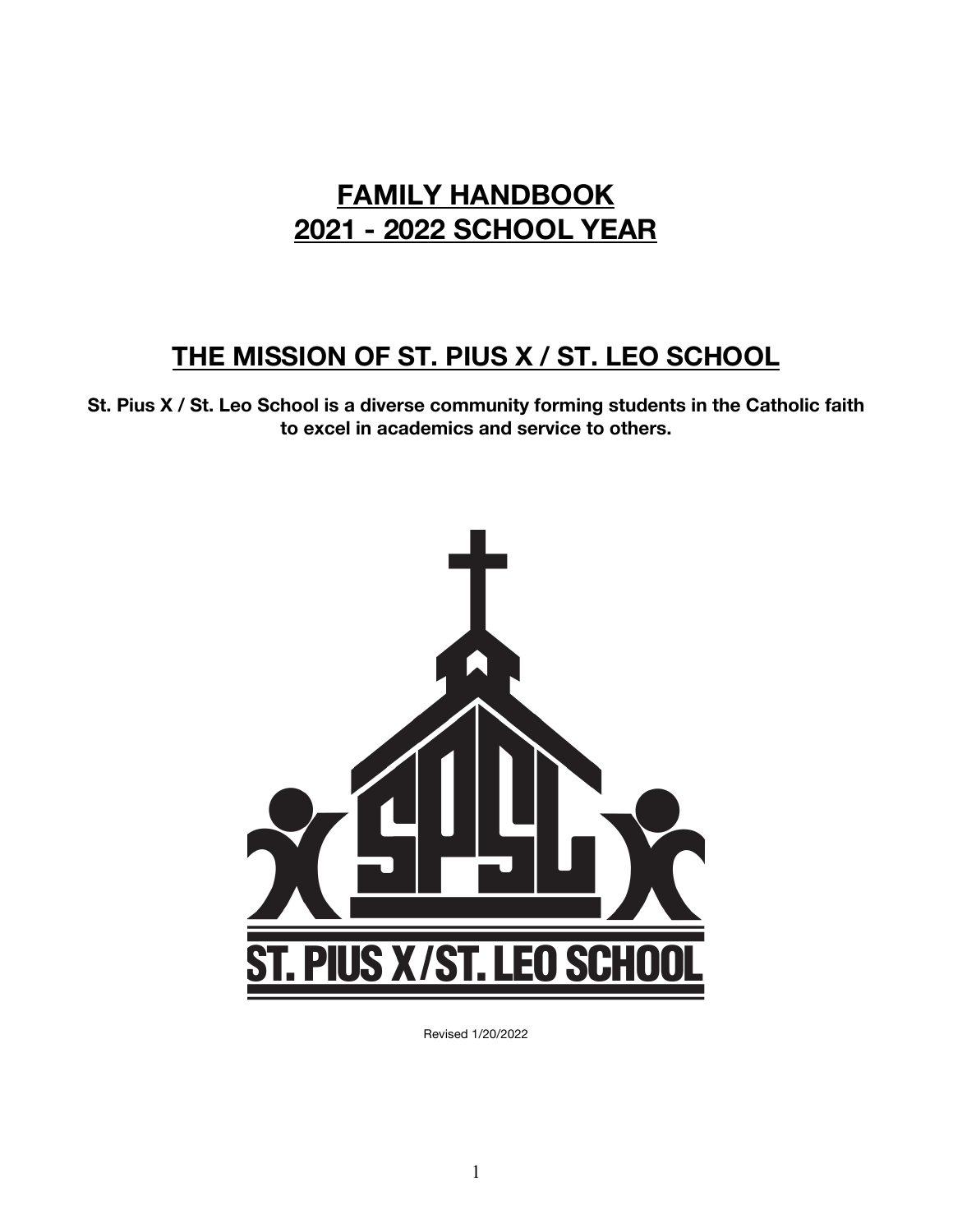# TABLE of CONTENTS

|                                                   | Page Number |
|---------------------------------------------------|-------------|
| Mission Statement of St. Pius X / St. Leo School  | front cover |
| Belief Statements & Directed Learner Statements   | 4           |
| Specific Goals and Objectives                     | 5           |
| St. Pius X / St. Leo School Board Members         | 5           |
| St. Pius X / St. Leo School Faculty and Staff     | 6           |
| Absenteeism and Tardiness Policy                  | 9           |
| <b>Academic Achievement</b>                       | 9           |
| <b>AIDS Policy</b>                                | 10          |
| Asthma and Allergic Reactions                     | 10          |
| Attendance                                        | 10          |
| <b>Birthdays</b>                                  | 11          |
| <b>Book Orders</b>                                | 11          |
| Care of School and Personal Property              | 12          |
| <b>Child Abuse</b>                                | 12          |
| Communication                                     | 12          |
| Cooperation with Law Enforcement Agencies         | 13          |
| <b>Counseling Services</b>                        | 13          |
| Curriculum                                        | 13          |
| Dress Code                                        | 14          |
| <b>Education Committee</b>                        | 18          |
| Emergencies                                       | 19          |
| <b>Extended Care Program</b>                      | 19          |
| Faith Development/Cooperative Role                | 19          |
| <b>Field Trips/Fun Days/Recess</b>                | 20          |
| Google Apps for Education Agreement               | 20          |
| <b>Grading Scale</b>                              | 22          |
| Health                                            | 22          |
| Homework                                          | 23          |
| Insurance                                         | 23          |
| Key Expectations of St. Pius X / St. Leo Students | 23          |
| Lunch Program                                     | 24          |
| Mission Statement for Annual FUNDRAISER           | 25          |
| Multi-Cultural Education Policy                   | 25          |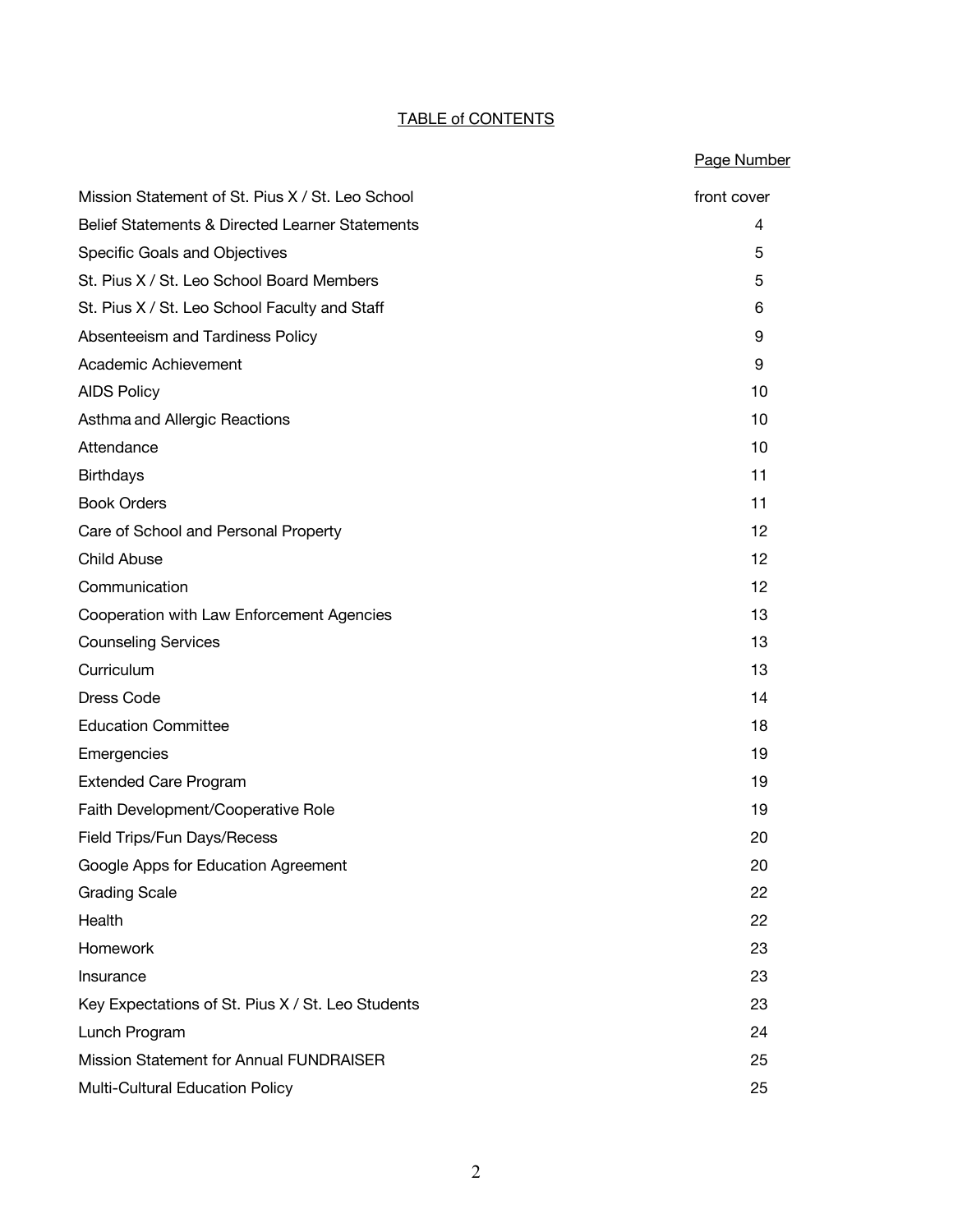| Nebraska Federation of Catholic School Parents                                     | 26 |
|------------------------------------------------------------------------------------|----|
| Non-Custodial and Custodial Parent Policy                                          | 26 |
| P.A.W.S. (Panther Award Winning Students)                                          | 26 |
| <b>Personal Electronic Devices</b>                                                 | 27 |
| <b>Pictures</b>                                                                    | 27 |
| Positive Behavioral Interventions and Support (PBIS)                               | 27 |
| Procedures for Placement on Honor Roll for Grades 7 & 8 Student                    | 28 |
| Promotion/Retention Policy                                                         | 29 |
| <b>Registration Fees Policy</b>                                                    | 29 |
| Religion                                                                           | 29 |
| Requirements and Priorities for Student Acceptance for St. Pius X / St. Leo School | 30 |
| Respecting All God's People Safe Environment Training                              | 31 |
| School Board Meeting/Visitors                                                      | 31 |
| School Structure and Curriculum                                                    | 31 |
| Selling and Endorsing Items                                                        | 32 |
| <b>Special Academic Needs</b>                                                      | 32 |
| Special Instructional Needs                                                        | 32 |
| <b>Student Activities</b>                                                          | 33 |
| <b>Student Records Policy</b>                                                      | 33 |
| <b>Technology Use Policy</b>                                                       | 33 |
| <b>Telephone Use</b>                                                               | 33 |
| Testing                                                                            | 33 |
| <b>Time Schedules</b>                                                              | 33 |
| Transportation                                                                     | 34 |
| Tuition                                                                            | 35 |
| <b>Visitors</b>                                                                    | 35 |
| Volunteers                                                                         | 35 |
| <b>Water Bottles</b>                                                               | 35 |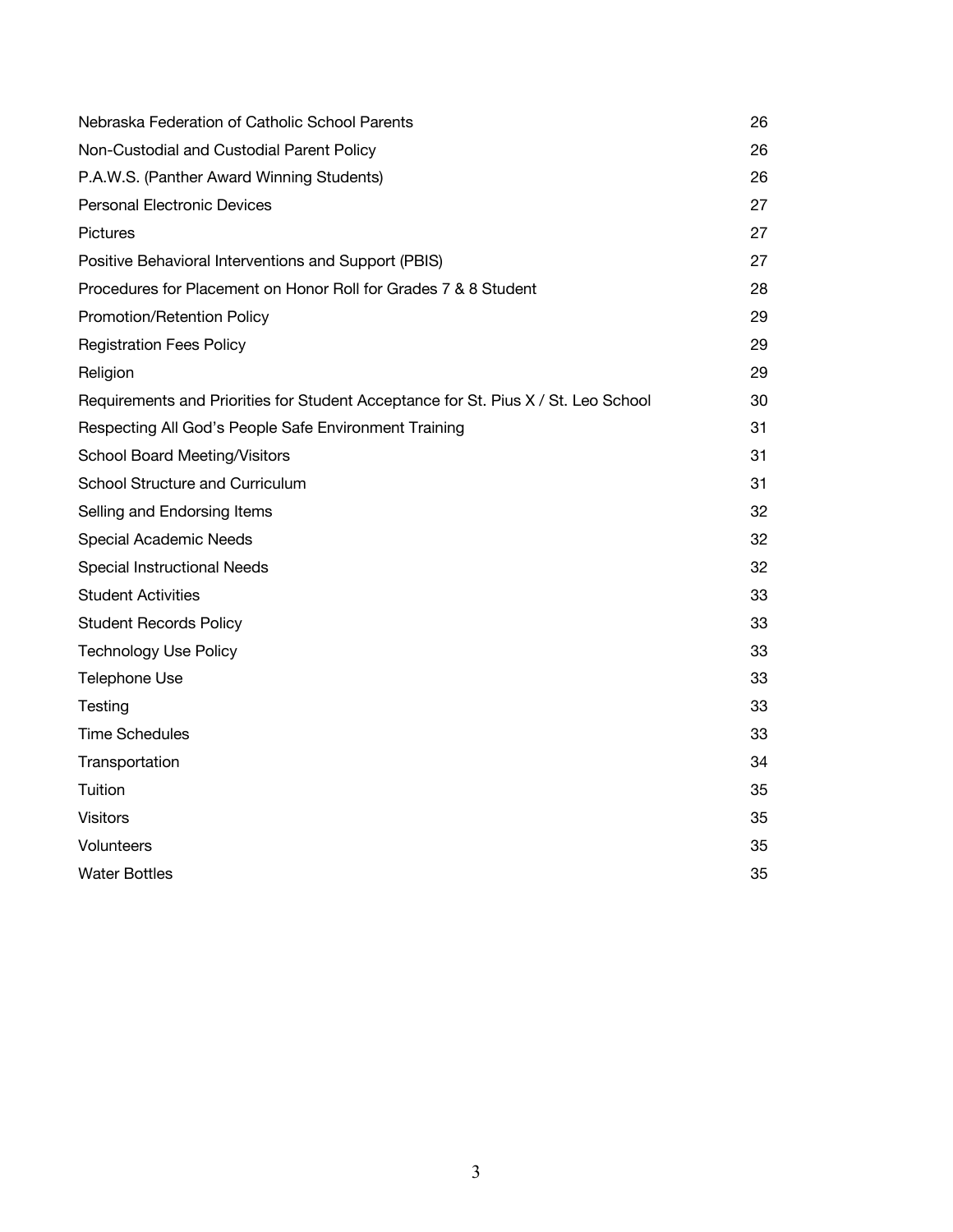## **ST. PIUS X / ST. LEO SCHOOL COMMUNITY BELIEVES THAT ALL STUDENTS:**

- will understand the gospel as a way of life and do their best to live it
- will know about and respect God's people from all cultures
- have unique learning styles, gifts, and talents and deserve the opportunity to succeed using those styles, gifts, and talents
- need a safe learning environment whereby they will be respected and encouraged to take risks and problem solve
- need to communicate effectively and work cooperatively
- will see learning as relevant to life and as a life-long process
- need respect and encouragement from all in the school community

# **ST. PIUS X / ST. LEO SCHOOL STUDENTS WILL BE DIRECTED DURING THEIR EDUCATIONAL EXPERIENCE TO BECOME:**

- 1. Adaptable, effective communicators who:
	- relate with an open mind to diverse cultures, families, language and values
	- express ideas and information to others
	- receive, interpret, and analyze information
- 2. Ethical problem solvers using Catholic values and principles who:
	- manage the world resources in an efficient manner
	- utilize advancing technology
	- demonstrate respect for self, others, and the environment
- 3. Collaborative community contributors who:
	- demonstrate leadership and organizational skills
	- exhibit skills to work as a team
	- demonstrate involvement in activities that address the needs of school, parish, and global communities
- 4. Creative, perceptive thinkers who:
	- Identify problems and state possible solutions
	- apply teachings of the Catholic Church to life situations
	- use multiple resources and skills
- 5. Self-directed learners who:
	- mesh various academic disciplines
	- accept responsibility and risks associated with learning
	- apply learning processes individually and cooperatively
	- evaluate and utilize individual and peer assessment
	- exhibit a need for life-long learning
- 6. Quality producers and performers who:
	- demonstrate high standards of performance and production
	- support the effort and work of others
	- model time management and organizational skills
	- implement relevant information obtained from research
	- reflect a knowledge of the core disciplines and the fine arts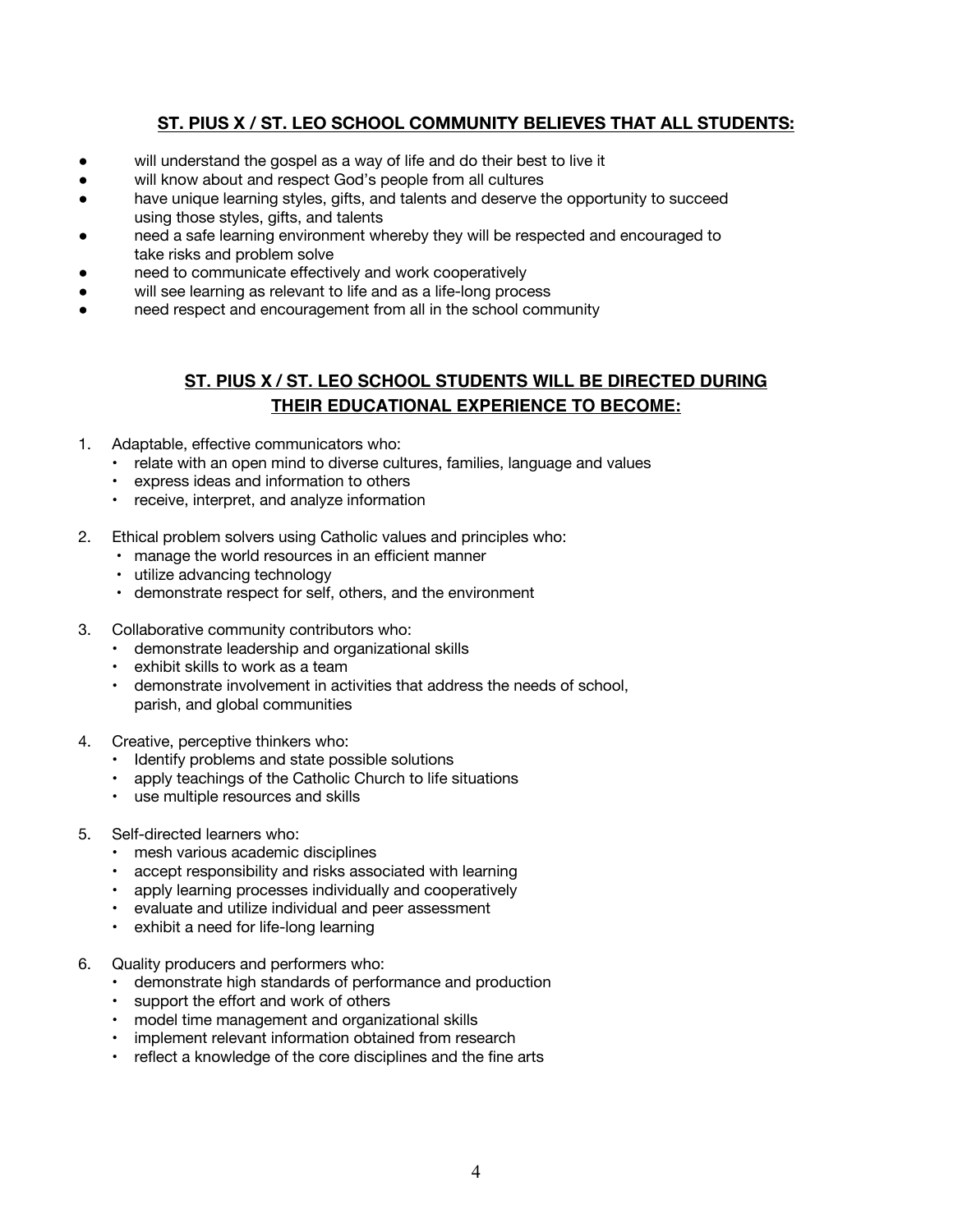## **SPECIFIC GOALS AND OBJECTIVES**

As part of the St. Pius X / St. Leo School Improvement and Professional Development Plan, the school will be focusing on various goals. Two of the goals are the following:

#### **Goal I: Academic Excellence**

By May of 2022 students will improve reading and math skills as measured by:

a yearly increase of 3% in the STARS mean NCE score

## **Goal II: Catholic Identity**

By May of 2022 students' Catholic identity will improve as measured by an increase in the percent of students strongly agreeing to items on the Catholic Identify Program Effectiveness Survey.

The strategies and action steps for these two goals will be shared under 'School Improvement Plan' on the school website.

## **ST. PIUS X / ST. LEO SCHOOL BOARD**

The St. Pius X / St. Leo School Board ("School Board") is advisory to the Pastors of St. Pius X and St. Leo Parishes. The School Board shares in the responsibility, unity and stability of the school. School Board Members respond to a Baptismal call to be involved in the mission of the Church.

The School Board is comprised of the Pastors, the President, Vice President and Secretary (collectively the "Executive Committee") and nine (9) School Board Members appointed by the Pastors. The administrators of St. Pius X / St. Leo School and the Recording Secretary of the School Board are non-voting members of the School Board. School board members serve for one term for the length of three years with the option for a second term of three years.

There are three (3) School Board Subcommittees: (1) Education Committee; (2) Development Committee; and (3) Administration Committee.

| Becky App         | 1124 N Happy Hollow Blvd 68132 |       | 551-8611 | St. Pius X |
|-------------------|--------------------------------|-------|----------|------------|
| Jennifer Christen | 10538 Larimore Cir             | 68134 | 305-8829 | St. Pius X |
| Tiz Green         | 4655 N 139 Ave                 | 68164 | 933-5799 | St. Pius X |
| Chris Johnson     | 1629 N 102 St                  | 68114 | 212-8499 | St. Leo    |
| Lora Hansen       | 1811 N 153 Ave                 | 68154 | 898-0032 | St. Leo    |
| Sigrid Moylan     | 902 Dodge St                   | 68102 | 871-7864 | St. Pius X |
| Deana O'Hare      | 10354 Franklin Cir             | 68114 | 681-6685 | St. Leo    |
| Barbara Schweiger | 6621 S 108 Ave                 | 68137 | 991-8377 | St. Leo    |
| Michaela Smith    | 5159 Franklin                  | 68104 | 250-2352 | St. Pius X |
| Grace Tollo       | 6960 N 88th St                 | 68122 | 953-1095 | St. Pius X |
| Herman Weist      | 12115 N 178 Cir                | 68007 | 238-3344 | St. Leo    |
| Lynn Weist        | 9806 Seward St                 | 68114 | 393-0781 | St. Leo    |

In addition to the School Board members identified above, the pastors of both parishes are members of the School Board. The administrator(s) of St. Pius X / St. Leo School are non-voting members of the School Board.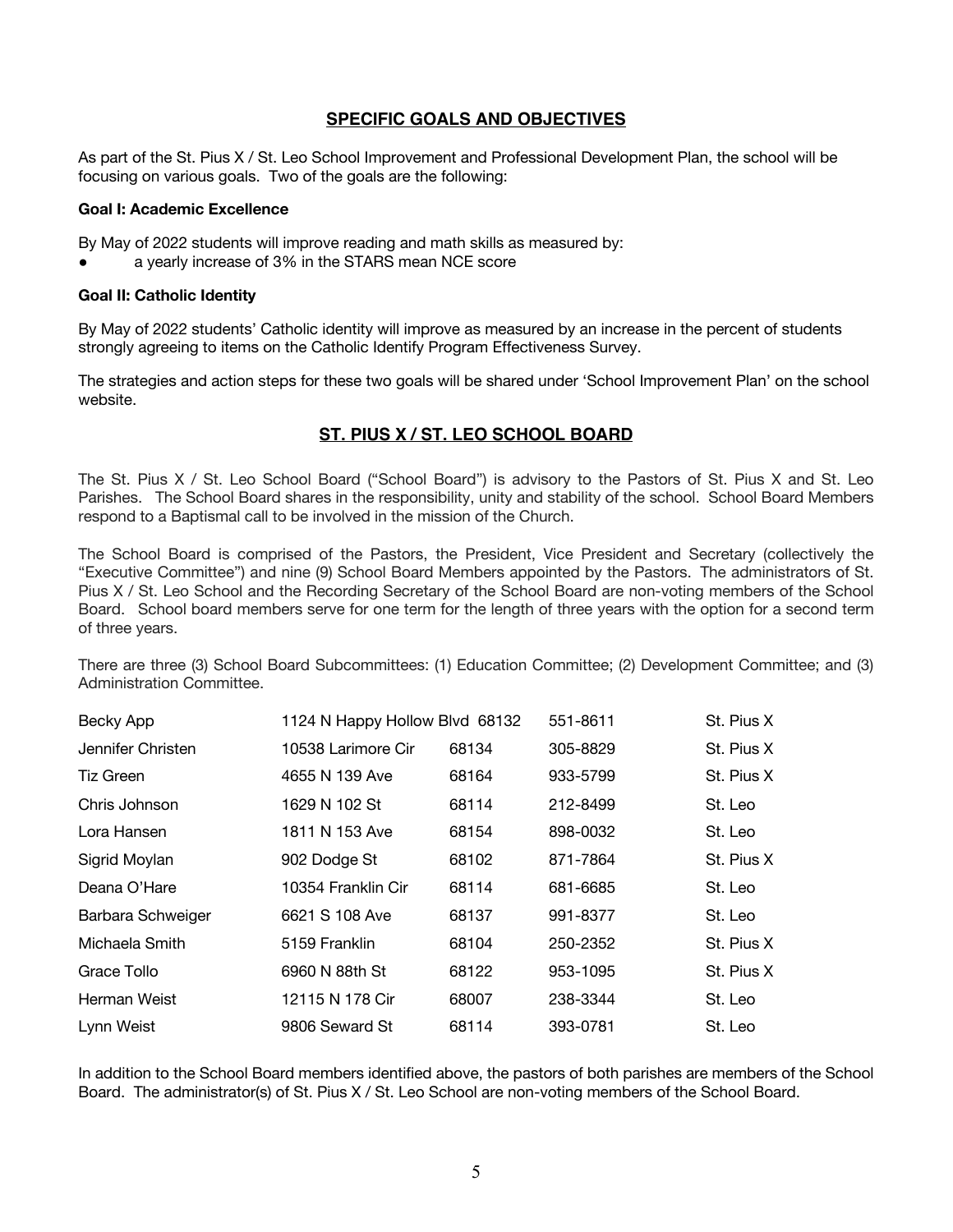# **ST. PIUS X / ST. LEO SCHOOL FACULTY AND STAFF**

| ROOM NO.<br>PRE-K All Day<br>PRE-K All Day<br>PRE-K | <b>NAME</b><br>Mrs. Sarah Saucier<br><b>TBD</b><br>Mrs. Cat Flores         | <b>DEGREE</b><br>B.S. | <b>EXTRA DUTIES</b><br>Pre-K Coordinator                                                                                                                               |
|-----------------------------------------------------|----------------------------------------------------------------------------|-----------------------|------------------------------------------------------------------------------------------------------------------------------------------------------------------------|
| ΚA                                                  | Mrs. Kelli Swift                                                           | B.A.                  | Gr. K Coordinator                                                                                                                                                      |
| KΒ                                                  | Mrs. Becky Galvan                                                          | B.A                   |                                                                                                                                                                        |
| KС                                                  | Mrs. Jenny Hanna                                                           | B.A.                  |                                                                                                                                                                        |
| 1А                                                  | Mrs. Lisa Wilson                                                           | B.A.                  | Gr. 1 Coordinator                                                                                                                                                      |
| 1Β                                                  | Mrs. Sue Kurtenbach                                                        | M.S.                  | Junior Achievement Coordinator                                                                                                                                         |
| 1D                                                  | <b>Miss Shannon Buttell</b>                                                | B.A.                  | Gr. Pre-K-4 Language Arts Coordinator                                                                                                                                  |
| 2Α                                                  | Miss Michaela McLeay                                                       | B.A.                  | Gr. 2 Coordinator                                                                                                                                                      |
| 2Β                                                  | Mrs. Heather Owens                                                         | B.A.                  |                                                                                                                                                                        |
| 2C                                                  | Mr. Jason Nelson                                                           | B.S.                  |                                                                                                                                                                        |
| 3A<br>3B<br>3C                                      | Miss Monica Woods<br>Mrs. Rachel Milstead<br>Miss Katie Messerschmidt B.S. | B.A.<br>B.S.          | Gr. 3 Coordinator                                                                                                                                                      |
| 4A                                                  | Miss Bernadette Harney                                                     | B.A.                  | Gr K-5 Science Coordinator & Woodmen Speech                                                                                                                            |
| 4C                                                  | Miss Emily Klassen                                                         | M.A.                  | Coordinator                                                                                                                                                            |
| 4D                                                  | Mrs. Mary Holtmeyer                                                        | M.S.                  | Gr. 4 Coordinator, Tutor Coordinator, Gr. Pre-K-4 Religion &<br>Guidance Coordinator                                                                                   |
| 5A                                                  | <b>Miss Maddie Rinkacs</b>                                                 | B.A.                  | Gr. 5 Coordinator                                                                                                                                                      |
| 5C                                                  | Mrs. Annie Wise                                                            | B.S                   |                                                                                                                                                                        |
| 5D                                                  | Dr. Ann Adkins                                                             | EdD                   |                                                                                                                                                                        |
| 6A                                                  | Mrs. Misty Banks Noon                                                      | M.S.                  | Gr. 6 Coordinator, Gr 5-8 Language Arts Coordinator, Quiz<br>Bowl and Wits Clash Coordinator                                                                           |
| 6B                                                  | Mrs. Jennifer Thompson                                                     | M.A.                  | Speech and Drama                                                                                                                                                       |
| 6C                                                  | Mrs. Jen Martinez                                                          | B.S.                  |                                                                                                                                                                        |
| 6D                                                  | Mrs. Jennifer Jeffrey                                                      | B.A.                  |                                                                                                                                                                        |
| 7A<br>7Β<br>7C                                      | Mr. Ryan Lampe<br>Mrs. Linda Rix<br>Mr. Jerry Carreon                      | M.S.<br>B.S.<br>B.A.  | Gr. 5-8 Religion & Guidance Coordinator<br>Gr. 7 Coordinator & Book Bowl Coordinator<br>Gr. 5-8 Social Studies Coordinator, Bible Bowl &<br>Geography Bee Coordinators |
| 8A                                                  | Mr. Parker Adair                                                           | B.S.                  | Gr. 8 Coordinator, Gr. 6-8 Science Coordinator, Student                                                                                                                |
| 8Β                                                  | Mrs. Tiffani Herfordt                                                      | M.S.                  |                                                                                                                                                                        |
| 8D                                                  | Ms. Dawn Goodland                                                          | M.A.                  | <b>Council Coordinator</b>                                                                                                                                             |
| Spanish<br>Teacher:                                 | Srta. Miriam Renedo                                                        | M.Ed.                 |                                                                                                                                                                        |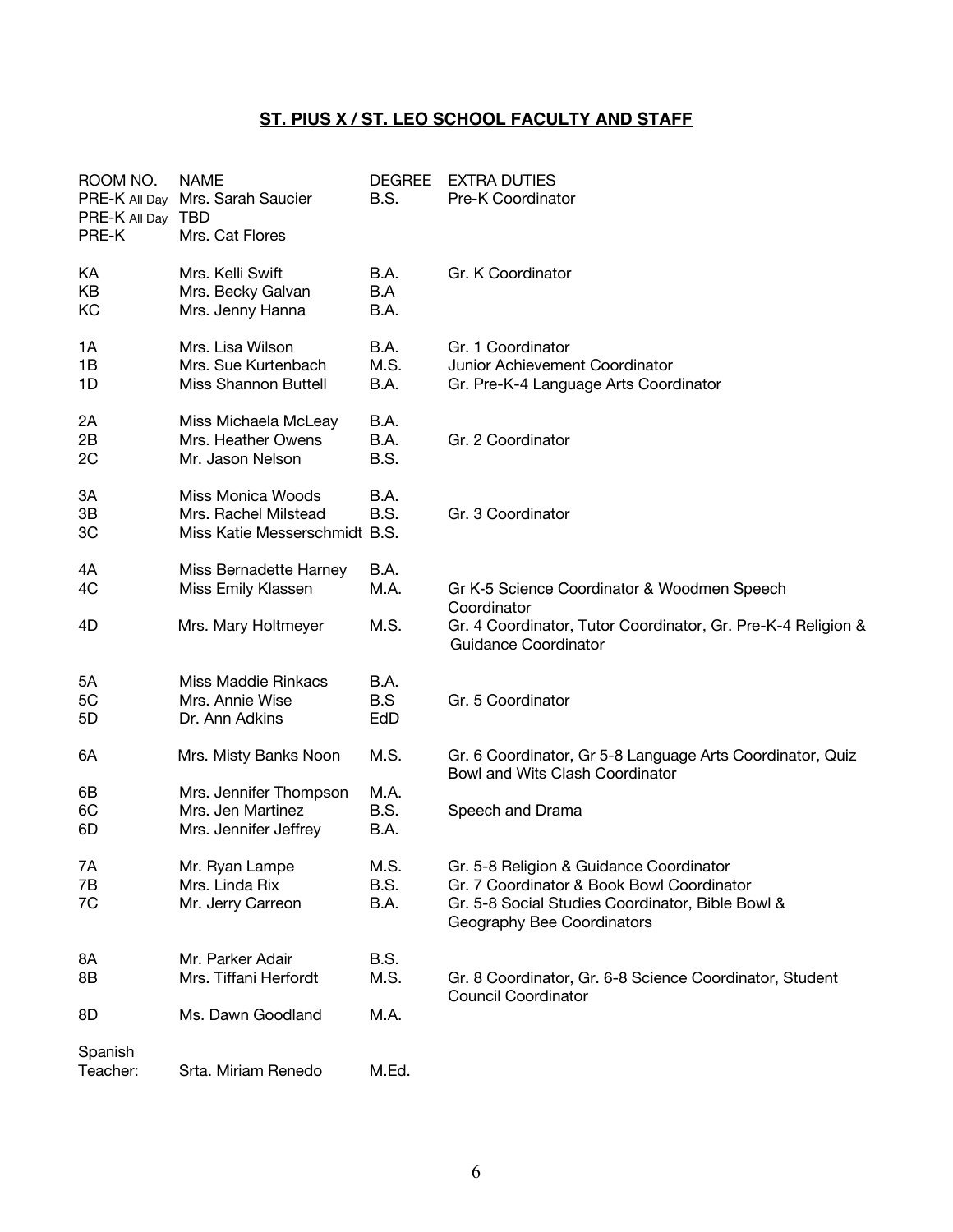| Resource                                                                                                                                                                                                                                                                                                                                                                                                                                                            |                                                                                                            |                                     |                                                  |  |  |
|---------------------------------------------------------------------------------------------------------------------------------------------------------------------------------------------------------------------------------------------------------------------------------------------------------------------------------------------------------------------------------------------------------------------------------------------------------------------|------------------------------------------------------------------------------------------------------------|-------------------------------------|--------------------------------------------------|--|--|
| Teacher:                                                                                                                                                                                                                                                                                                                                                                                                                                                            | Miss Carin Andrew<br>Mrs. Erin Beninato<br>Mrs. Linda Harrison<br>Mrs. Laura Osborn<br>Mrs. Tracey Strehle | M.S.<br>M.S.<br>M.S<br>M.S.<br>B.S. | <b>Math Coordinator</b>                          |  |  |
|                                                                                                                                                                                                                                                                                                                                                                                                                                                                     | Mrs. Allison Wagner                                                                                        | B.S.                                | Coordinator                                      |  |  |
| ELL<br>Teacher:                                                                                                                                                                                                                                                                                                                                                                                                                                                     | Mrs. Christy Vogel                                                                                         | M.S.                                | <b>EL Coordinator</b>                            |  |  |
| Special<br>Ed:                                                                                                                                                                                                                                                                                                                                                                                                                                                      | Mrs. Natalie May                                                                                           |                                     |                                                  |  |  |
| School<br>Liturgist:                                                                                                                                                                                                                                                                                                                                                                                                                                                | Miss Janet Drvol                                                                                           |                                     |                                                  |  |  |
| Liturgy<br>Assistant:                                                                                                                                                                                                                                                                                                                                                                                                                                               | Mrs. Mary Grenier                                                                                          |                                     |                                                  |  |  |
| Music:                                                                                                                                                                                                                                                                                                                                                                                                                                                              | Mrs. Sara Fleming                                                                                          | B.A.                                | Coordinator of Specialty Teachers, Show Choir &  |  |  |
|                                                                                                                                                                                                                                                                                                                                                                                                                                                                     | Mr. Nick Zittritsch                                                                                        | B.A.                                | <b>Girls Chorus</b><br>Show Choir & Girls Chorus |  |  |
| Art:                                                                                                                                                                                                                                                                                                                                                                                                                                                                | Mrs. Maria Engresser                                                                                       | B.A.                                |                                                  |  |  |
| $P.E.$ :                                                                                                                                                                                                                                                                                                                                                                                                                                                            | Mrs. Marry Morrison<br>Mr. Troy Nelson                                                                     | B.A.<br>B.A.                        | PE/Recess Equipment Coordinator                  |  |  |
| Media/<br>Librarian:                                                                                                                                                                                                                                                                                                                                                                                                                                                | Ms. Gina Fosco                                                                                             | M.S.                                |                                                  |  |  |
| Library<br>Assistant:                                                                                                                                                                                                                                                                                                                                                                                                                                               | Mrs. Tonya Maca                                                                                            |                                     |                                                  |  |  |
| Technology<br>Specialist:                                                                                                                                                                                                                                                                                                                                                                                                                                           | Mrs. Mary Kay Nelson                                                                                       | M.S                                 |                                                  |  |  |
| <b>Extended Care</b><br>Director:                                                                                                                                                                                                                                                                                                                                                                                                                                   | Mrs. Cat Flores                                                                                            |                                     |                                                  |  |  |
| <b>Extended Care</b><br>Asst. Dir:<br>Mrs. Cheryl Lampe                                                                                                                                                                                                                                                                                                                                                                                                             |                                                                                                            |                                     |                                                  |  |  |
| Miss Mackenzie Keogh (SpEd), Miss Anastasia Borne (PK), Miss Amy Duboise (PK), Miss<br>Teacher Assistants:<br>Ashley Horton (PK), Mrs. Lisa Smith (PK), Miss Amy Duboise (PKEnr), Mrs. Cheri Freese (K), Mrs. Melissa Pelley<br>(K), Mrs. Gina Sturek (K), Mrs. Michelle Baldwin (1), Mrs. Monica Taylor (1), Mrs. Colleen Donahoe (2), Mrs. Mary<br>Grenier (2), Mr. John Brannen (3), Mrs. Betsy Cowles (3), Mrs. Jenny ten Bensel (4), Mrs. Linda Walz (5), Mrs. |                                                                                                            |                                     |                                                  |  |  |

Marketing & Recruitment<br>Director: Mrs. Kim R Mrs. Kim Ramsey

Angela Broderick (6), TBD (7), TBD (8)

Major<br>Gifts Dir: Mrs. Bernadette Martens Chapman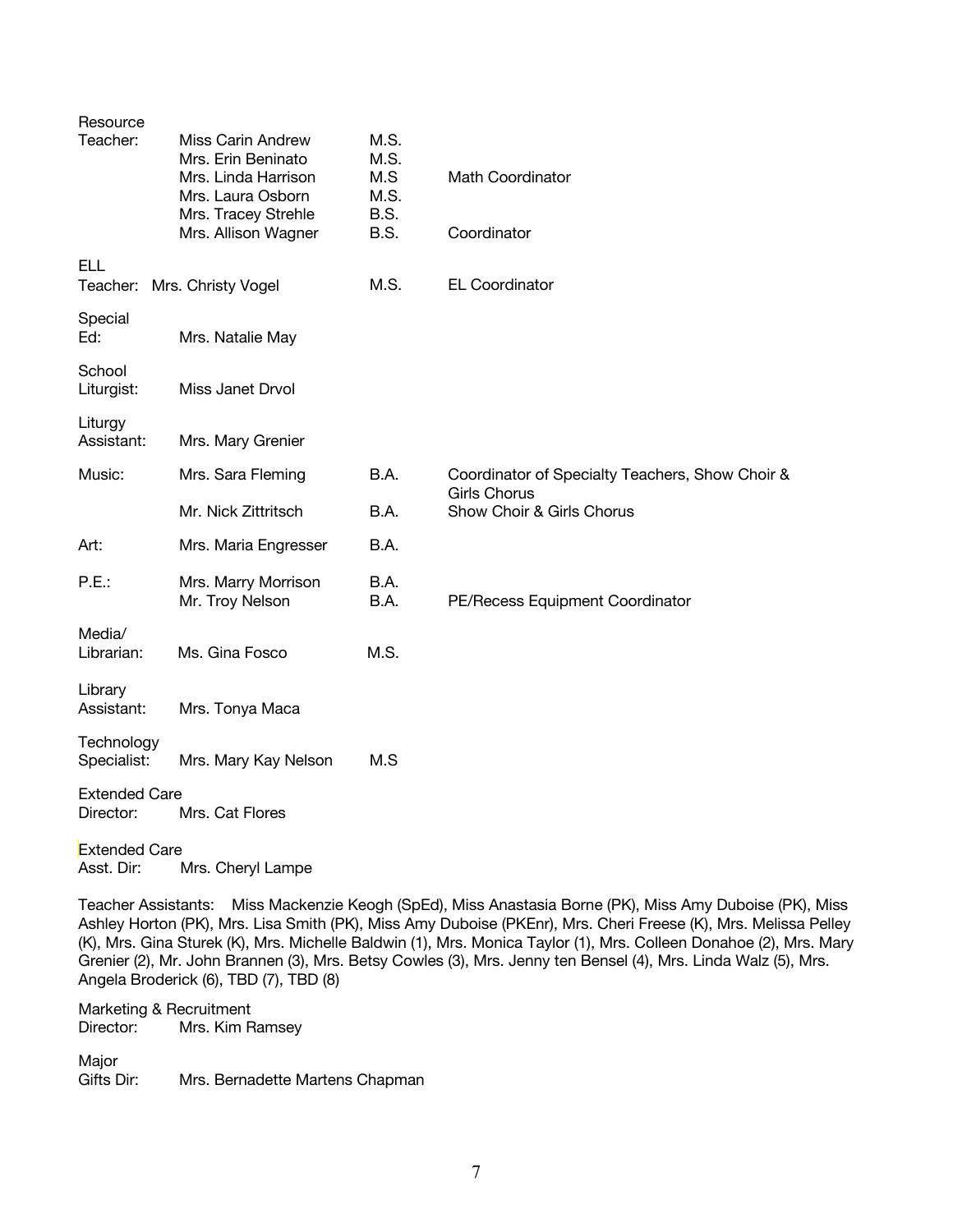| Alumni & Donor              | Relations Dir: Mrs. Michaela Smith      |                                            |
|-----------------------------|-----------------------------------------|--------------------------------------------|
| Substitute<br>Teacher       | Coordinator: Mrs. Monica Taylor         |                                            |
| Business/Personnel          |                                         |                                            |
|                             | Coordinator: Miss Nina Englin           |                                            |
| Secretary:                  | Mrs. Kathy Graney                       |                                            |
| Office<br>Assistant:        | Mrs. Lisa Brewster                      |                                            |
| Sacramental<br>Coordinator: | Ms. Colleen Ciciulla                    |                                            |
| Sacramental<br>Secretary:   | Mrs. Sheryl Fritz                       |                                            |
| Counselors:                 | Mr. Jeff Keogh, L.C.S.W., L.M.H.P.      | Mrs. Jody Jurgens-Byam, C.M.S.W., A.C.S.W. |
| Nurse:                      | Mrs. Erin Randell                       |                                            |
| Cafeteria<br>Manager:       | Mr. John Lanphier                       |                                            |
| Cafeteria<br>Personnel:     | Mr. Pat Dunlap, Mr. Harlan Holmes       |                                            |
| Maintenance<br>Director:    | Mr. Matt Haynes                         |                                            |
| Maintenance<br>Personnel:   | Mr. Marty Thornton                      |                                            |
| Student                     | Services Dir: Mrs. Becky Sluyter        | M.S.                                       |
| Assistant<br>Principals:    | Mrs. Katy Chattin<br>Mrs. Terri Preston | M.S.<br>M.S., M.S.                         |
|                             | Principal: Dr. Cory Sepich              | M.S., M.A., EdD                            |
|                             |                                         | <b>PRIEST</b>                              |
|                             | Fr. Joe Wray, Pastor St. Pius X Parish  |                                            |

 $\overline{\mathbf{S}}$ 

Fr. Craig Loecker, Pastor St. Leo the Great Parish

Fr. Michael Gadache, Associate Pastor St. Pius X Parish

Fr. Emmanuel Agbo, Associate Pastor St. Leo the Great Parish

All priests celebrate liturgies and reconciliations with the students. The priests teach religion at various times in the different grades.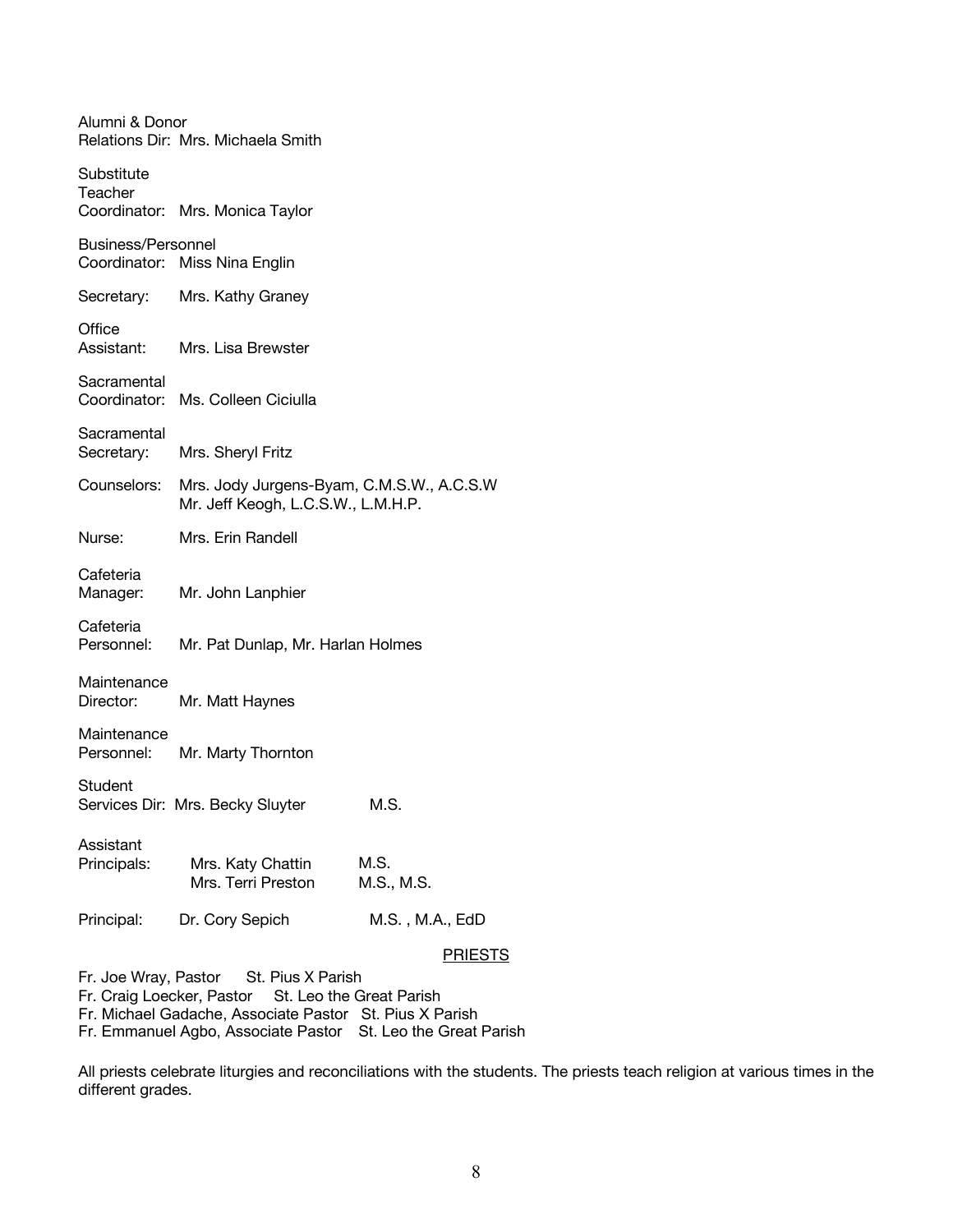## **ABSENTEEISM AND TARDINESS POLICY**

Any student who is absent excessively not continuously for 15 school days will be placed on failure status until all schoolwork is made up to the satisfaction of the administration and teacher(s). This work must be completed within one week of the end of the semester. Any child who is absent for more than 15 days continuously, because of family crisis or illness, must make special arrangements with the administration and teacher(s) for satisfactory completion of missed work.

Any time a child misses two hours anytime during the school day, he/she will be marked absent for 1/2 day. If a child misses part of the school day due to a doctor appointment, dental appointment, or other valid reason as determined by the administration he/she will not be counted tardy or absent unless this time away exceeds two hours, then the child will be marked absent for 1/2 day.

Continuous absences could result in the suspension, expulsion of the student, or the notification of the proper legal juvenile authorities.

Truancy and tardiness cannot be tolerated. Students will be marked tardy if they are not sitting at their desk by 8:15 a.m.

Teachers are to notify the administration of excessive tardiness or habitual absenteeism so the following steps can be taken.

If a pattern of excessive tardiness or excessive absenteeism is developing, a contact to the parent(s) by the homeroom teacher will be made requesting action be taken to alleviate this problem. If the problem persists, the homeroom teacher will notify administration who will make a second contact with the parent(s).

1. Any absence or tardy requires an explanatory note upon the student's return to school. The teacher is to keep these notes on file. In the event a student keeps forgetting to bring a written excuse, the teacher should call the parents. Tardy slips from the office are also kept. Please note that if a child arrives to school late, the only lunch choice available will be the yogurt and cheese option unless prior arrangements were made (e.g. calling the school the day before an appointment to pre-order lunch).

2. A student who is absent is required to make up all assignments missed. Parents may call and request homework.

## **ACADEMIC ACHIEVEMENT**

The school's curriculum identifies the knowledge and skills which students are expected to master and teachers provide instructional experiences to assist the students in such mastery. Teachers assess each student's level of performance on norm-referenced tests and encourage each student to achieve to the maximum of his or her potential.

Teachers also know that diligence and self-discipline are essential to academic success and the full realization of each student's potential. They expect diligence and self-discipline on the part of each student.

Parents who expect diligence and self-discipline of their students, who require development of good study habits, well-done assignments and supplementary reading greatly enable the academic achievement of their student.

We ask that you continue to expect from your child/ren, diligence and self-discipline, that you require of him or her good study habits, well-done assignments and supplementary reading.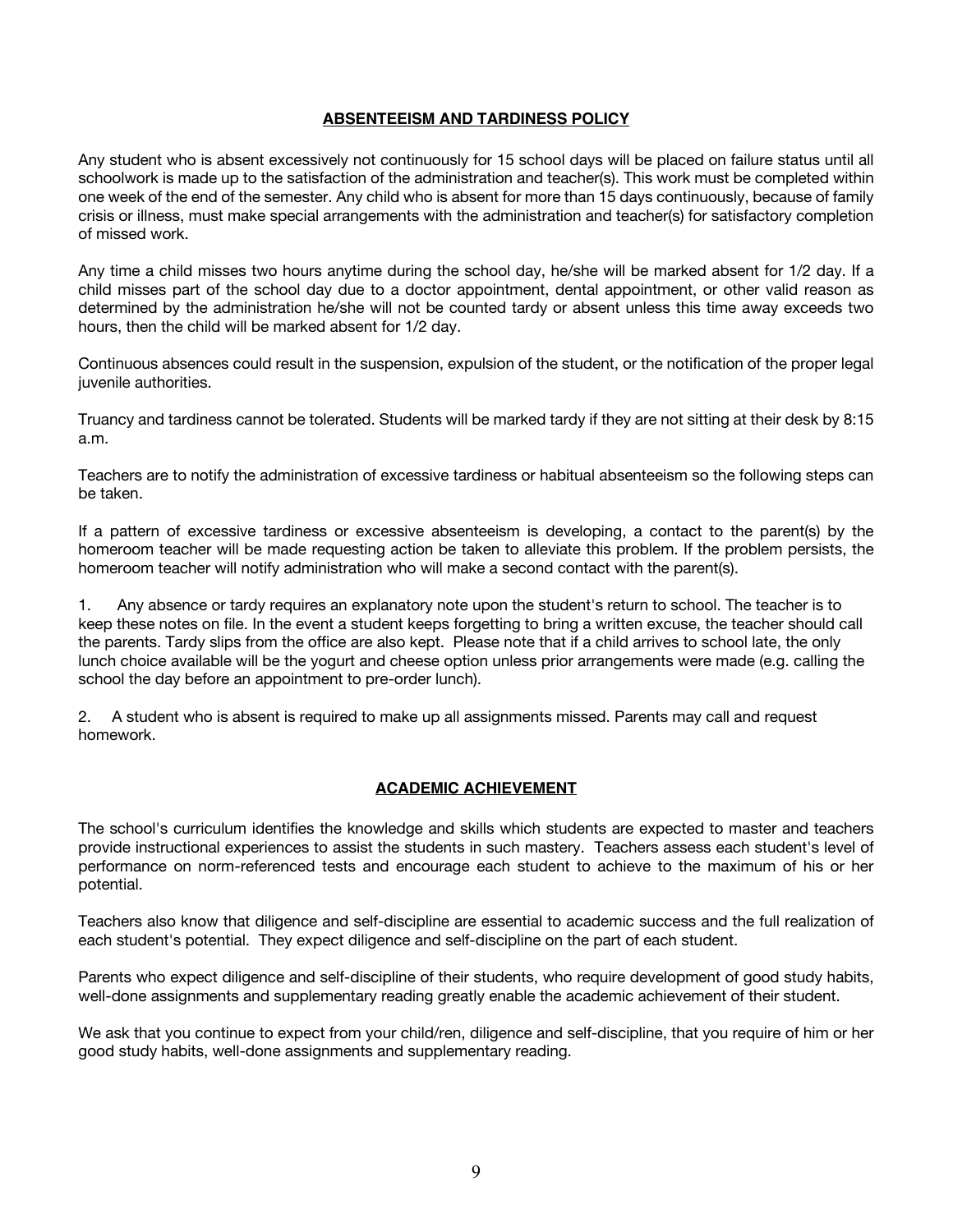## **AIDS POLICY**

#### Admission and Enrollment

A current student or student seeking enrollment at St. Pius X / St. Leo School shall not be discriminated against on the basis of that person having AIDS, ARC, or HIV infection. No student shall be suspended or denied enrollment solely on the basis of AIDS, ARC, or HIV infection unless the nature and extent of the illness reasonably preclude that student from being able to continue the customary education responsibilities or the student poses a risk to other students or personnel in the school.

## **ASTHMA AND ALLERGIC REACTIONS**

Catholic schools need to be prepared to implement an emergency treatment plan, known as a protocol, anytime a student or staff member experiences a life-threatening asthma attack or systemic allergic reaction.

St. Pius X / St. Leo School is in compliance with the state mandated "Emergency Response to LifeThreatening Asthma or Systemic Allergic Reactions (Anaphylaxis) Protocol." The protocol involves the use of an IM EpiPen and nebulized albuterol and calling 911.

The protocol is to be administered by trained responders to ANY student showing life-threatening asthma attacks or other allergic reactions. Responders will be available during the course of regular school hours. This protocol and its emergency medication is not meant to replace the health care provider's plan for students with a diagnosis of asthma and/or anaphylaxis. The emergency medication (such as inhalers, epinephrine) prescribed for students with known asthma and/or anaphylaxis is provided by the student's parents to the school according to the school's Medication policy.

IF YOU DO NOT WANT YOUR DAUGHTER/SON TO BE TREATED FOR THESE LIFE-THREATENING EMERGENCIES YOU NEED TO SEND THE PRINCIPAL A WRITTEN NOTIFICATION PRIOR TO THE FIRST DAY OF SCHOOL.

*IMPORTANT:* **The emergency EpiPen and Albuterol are not intended to replace a child's own prescribed medications** for asthma/allergy control and management. Parents are expected to ensure their children have inhalers, EpiPens, etc. available at school (with a medication authorization form signed by both a parent and physician) and have an Asthma/Allergy Action Plan or emergency medical plan on file with the school, updated every school year.

St. Pius X / St. Leo School teachers, teacher assistants and substitute teachers are notified of the Emergency Response to Life Threatening Asthma or Systemic Allergic Reactions (Anaphylaxis) Protocol" for student(s) in their grade level. Certain foods may not be allowed in particular classrooms due to the allergies of students in those classrooms. The teacher will provide a list of appropriate food items, if any, that may be sent to school.

## **ATTENDANCE**

1. The only recognized legitimate excuse for absence is illness. If a child will be absent from school, a parent or guardian must call the school office, 402-551-6667, by 8:45 a.m. each day to report this absence. If the school is not called, office personnel will be calling the home or place of work to seek the information on the absence.

2. We strongly encourage regular attendance by the students each school day except when ill. If for some reason, other than illness, your child will be gone from school three days or more, you may request assignments from the teachers ahead of time, but, it is our policy that the teachers do not have an obligation to get the work together before the absence. If they have the time and are able to do so they will, otherwise, the child will be given the assignments upon his/her return.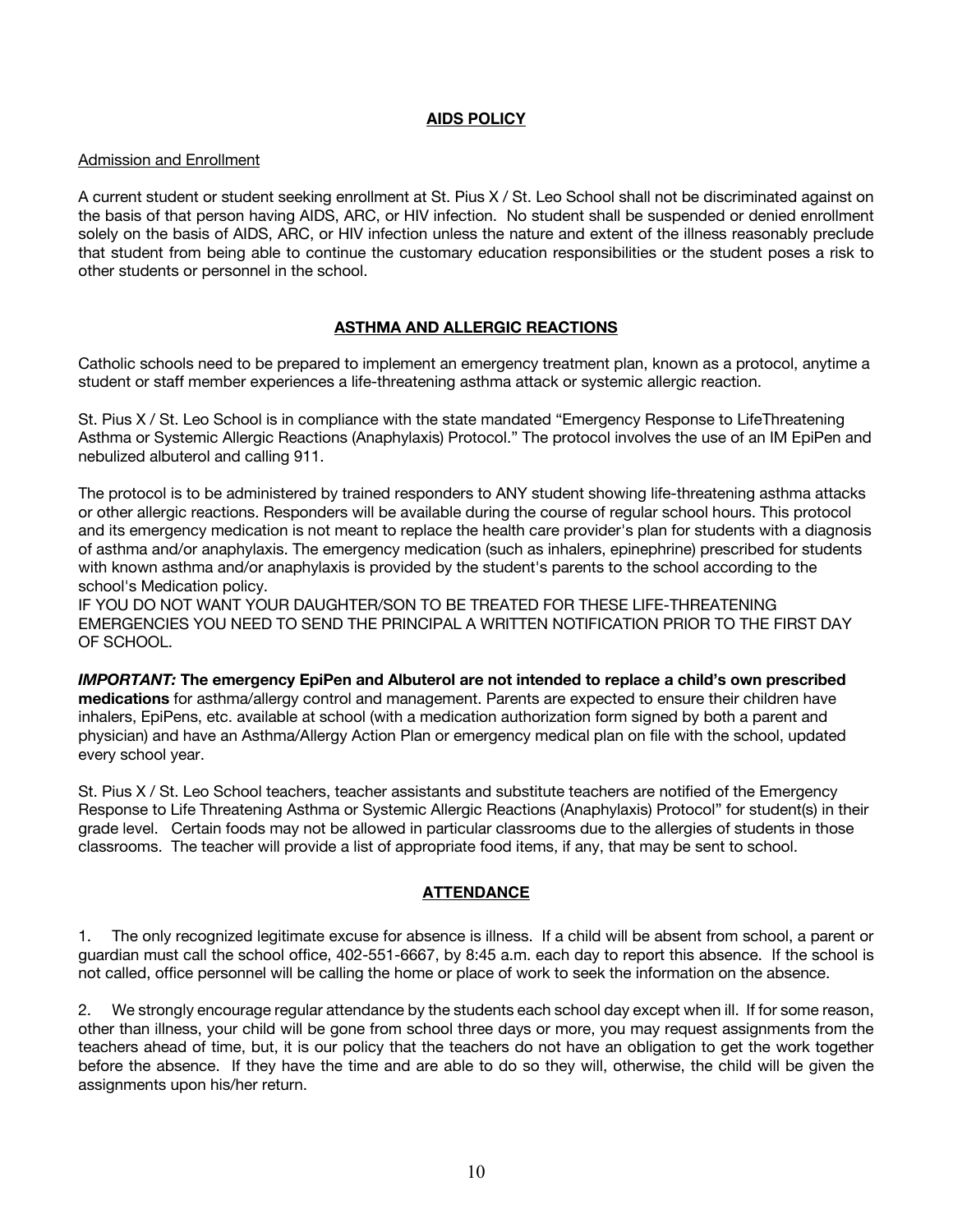3. No student will be released from school during school hours without permission of the administrative staff. A sign in/out sheet for students is located in the school office. Students and/or parents are asked to sign in/out when arriving or leaving school. If you are calling for a child outside of regular dismissal time, please come to the school office to get him/her.

4. In bad weather, presume that there will be school unless otherwise notified by radio (KFAB 1110 AM) or television. Please do **NOT** call the rectory or school office.

5. A student who is absent is required to make up all assignments missed. Homework for a sick child will be sent home when requested as soon as the teacher can get it ready. A request for homework may be made if students are going to miss school for vacations. The teachers will make every effort to respond to this request but if not able to do so, the assignments will be given upon their return.

6. We will never allow a student to leave the school grounds during the school day unless the school has notified the student's parent/guardian first. In the event that a parent/guardian cannot be reached, the school will refer to the Emergency Census Card and notify someone delegated by the parent/guardian. In case of an emergency and the school cannot locate the parent/guardian or the family doctor, the school will presume parent/guardian's permission to take the student to the closest emergency service.

7. If in the middle of dismissal there is a major storm (tornado, thunderstorm) we will hold the children until you come to pick them up. We will not let them walk home until the situation has cleared and improved.

## **BIRTHDAYS**

There is an option that allows students to bring treats to share with their classmates to celebrate their birthdays. If treats are sent to school for a student birthday, parents must communicate with the teacher in advance. Certain foods may not be allowed in particular classrooms due to the allergies of students in those classrooms. Teachers will communicate to classroom parents specific allergen(s) not allowed in the classroom (e.g. peanuts, tree nuts). Teachers will provide a list of suggested appropriate items for a classroom treat. Parents have the option of providing "safe snacks" appropriate for their child in the event a snack includes an allergen or is manufactured in a facility that contains an allergen. Please ensure the snacks are pre-packaged. Our school wellness plan suggests that you might want to consider nonfood items, like a pencil, eraser, etc. for birthday treats. Please take into consideration the time restraints and the learning environment of the classrooms. We do ask, though, that you **do not send pop for birthday treats** since we do not allow pop in the cafeteria either. The birthday treats will be sent home at the end of the day.

Invitations to birthday parties are NOT to be handed out at school. You will have to either mail them or deliver them somewhere other than at school.

## **BOOK ORDERS**

As you know, we send home different book order forms in order to give you the opportunity to buy books for your children. We would like you to know that by sending the orders home we are not endorsing any or all of the books on these orders.

## **CARE OF SCHOOL AND PERSONAL PROPERTY**

The books and materials provided to the student by the school are expected to be returned in good condition at the end of the term. Students will be held responsible for any damage to books, desks or other school property.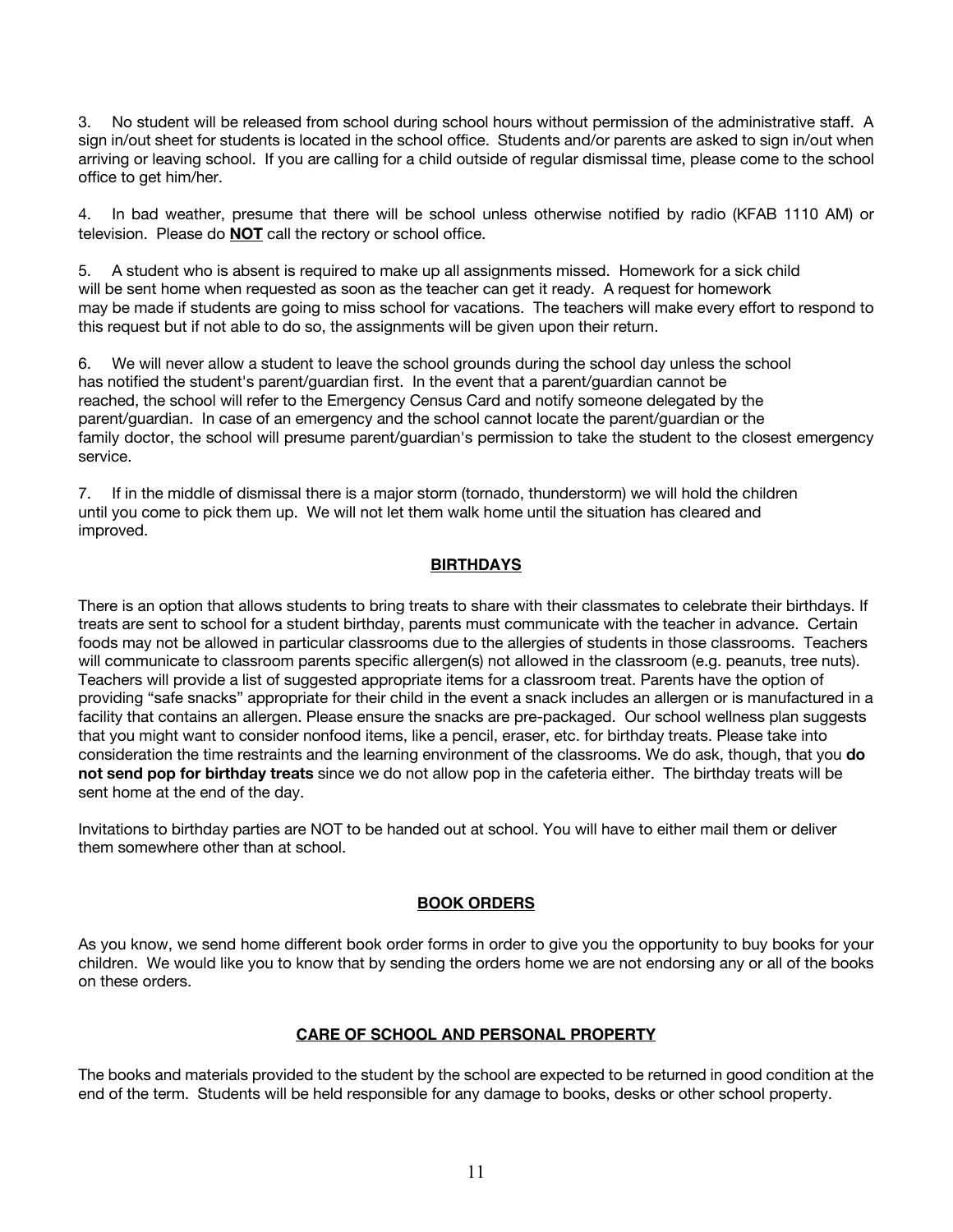It is strongly recommended that personal property not be brought to school. But if a student chooses to bring personal items to school, it is strictly their responsibility. Each year we have a very large "lost and found" area that we urge the children to look through from time to time.

## **CHILD ABUSE**

The state law requires that if any form of child abuse or child neglect is detected or suspected, the school must contact Child Protective Services and/or the Omaha Police Department.

## **COMMUNICATION**

1. The school phone number is 402-551-6667. Please initiate all calls for teachers through a note sent with your child or by calling the school office. Please do not contact teachers at their homes.

2. Calls coming through the school office from parents to students should be emergency calls only.

3. Please inform the school office if your home phone number or work number has changed.

4. Parent-Teacher Conferences - regularly scheduled conferences for all parent(s) at the end of the first quarter and "by request only" conferences during the third quarter of the current school year. We encourage parent(s) to contact the school office if they see a need to schedule a conference with their child's teacher(s) at other than times listed above. The teacher(s) involved will then schedule the conference.

5. Cumulative records will not be forwarded to a new school unless parent permission in writing is obtained.

6. A School Newsletter will be sent to the parents' e-mails and also posted to the school's website (www.spsl.net) on a regular basis so the parents or guardians of students can be kept current of school news.

7. School events will be listed on the *What's Happening This Week?* Link on the school's website. The lunch menu will also be included on the website on the *What's For Lunch? Link*. Please note that if a child arrives to school late, the only lunch choice available will be the yogurt and cheese option unless prior arrangements were made (e.g. calling the school the day before an appointment to pre-order lunch).

8. Please make arrangements for pick up of children, etc. before school each day so as to help lessen the number of calls to the office.

9. We are partners with parents in their children's education. We notify parents of concerns about student life or behavior, even when we hear about something that has not happened in school.

10. We strongly encourage an open communication between home and school to obtain the best moral and academic development of our children. St. Pius X / St. Leo school views the education of a student as a partnership between parents and the school. Parents and students are expected to comply with the school rules, policies and consequences for inappropriate behavior. Parents and students are expected to respect and support the leadership of school officials. Parents reserve the right to withdraw their children and comparatively the school has the right to cancel enrollment of a student if the administration determines that the parent or student demonstrates a refusal to maintain a partnership with the school. This family and school partnership includes, but is not limited to, support both on and off school campus, extra-curricular events and through online communication and social media.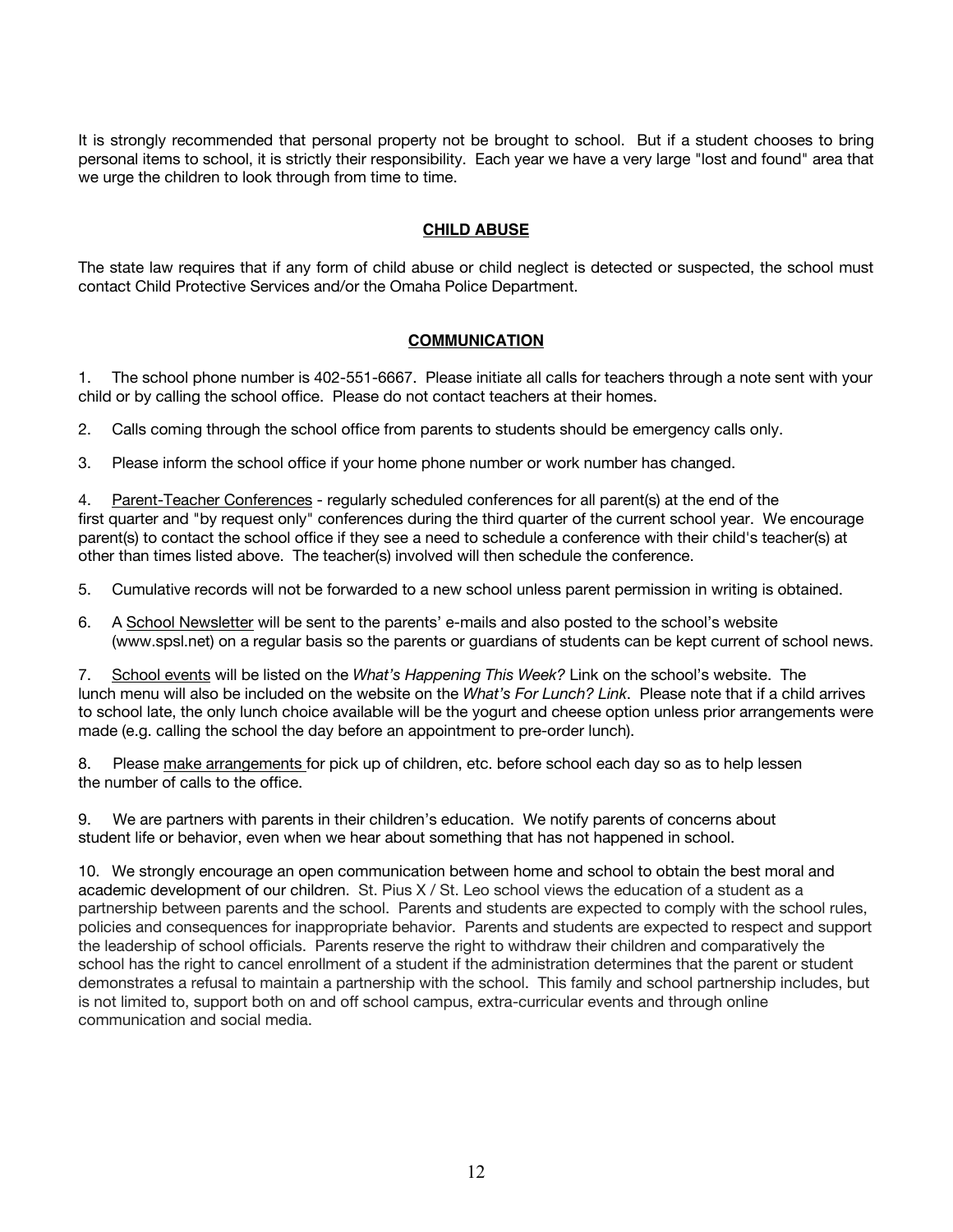## **COOPERATION WITH LAW ENFORCEMENT AGENCIES**

In cooperation with Law Enforcement Personnel or other Government Agents requesting access to students, administrators will grant such access in accord with the expressed wishes of the student's parent(s) or legal guardian. Exceptions to parental wishes must be made in the case of warrants for arrest and in the case of suspected child abuse as defined in Nebraska statutes.

## **COUNSELING SERVICES**

St. Pius X / St. Leo School Board and school personnel have determined that it would be beneficial to provide the opportunity for professional help and input in providing for the emotional and social needs of some of our students. The School Board is in a contractual arrangement with a local firm to meet these needs. Personnel from this firm are in the school five days a week.

The counselors are here to help out in the various situations that occur for individuals, and, between individuals in our school. If students are having difficulties between themselves sometimes the counselors will be called in to help mediate and deal with these situations. There are also times when individual students will ask to see counselors. We will accommodate these requests as we are very concerned about the needs of our students. If we see a need for continued individual work with the counselors, the counselors or the teachers will then contact the parent and have a referral form and permission slip completed by the parent. This permission slip will give on-going permission for the student to be seen by a counselor during their years in our school unless the parent requests a different arrangement. Parents may also request that their child(ren) be seen by a counselor.

## **CURRICULUM**

Beginning in fifth grade some students are placed in a math program that challenges those students excelling in math. This group is determined by a review of STAR Math averages, by math grades earned over the last years, end of the year math tests, and by teacher recommendations from the past year. This process of grouping is continued for sixth, seventh, and eighth grades. We have established criteria for Math Advancement to a higher grade. This is as follows:

- 1. Student must maintain an A average all 4 quarters.
- 2. Student has been identified as self-motivated, hard working and learns at an accelerated pace.
- 3. Student scored at 95% or above on STAR math placement test.
- 4. Student is recommended by their math teacher and math department chair.

Note: Student is reevaluated for this placement on a quarterly basis.

We also have accelerated literature groups that start during the seventh grade and continue through eighth grade. Students are constantly reevaluated for placement. Students will be moved in and out of groups as their needs change throughout these years.

In addition to the upper grades, the primary grades will be offered math enrichment based on standardized test scores, academic scores, and teacher recommendation.

## **DRESS CODE**

The dress code pertains to ALL Grade K-8 students of our school. Pre-Kindergarten have a separate dress code discussed at the end of this section.

This dress code has been developed by the Education Committee, made up of parents, with final approval by the School Board. It attempts to be very specific in order to eliminate the necessity of our teachers spending a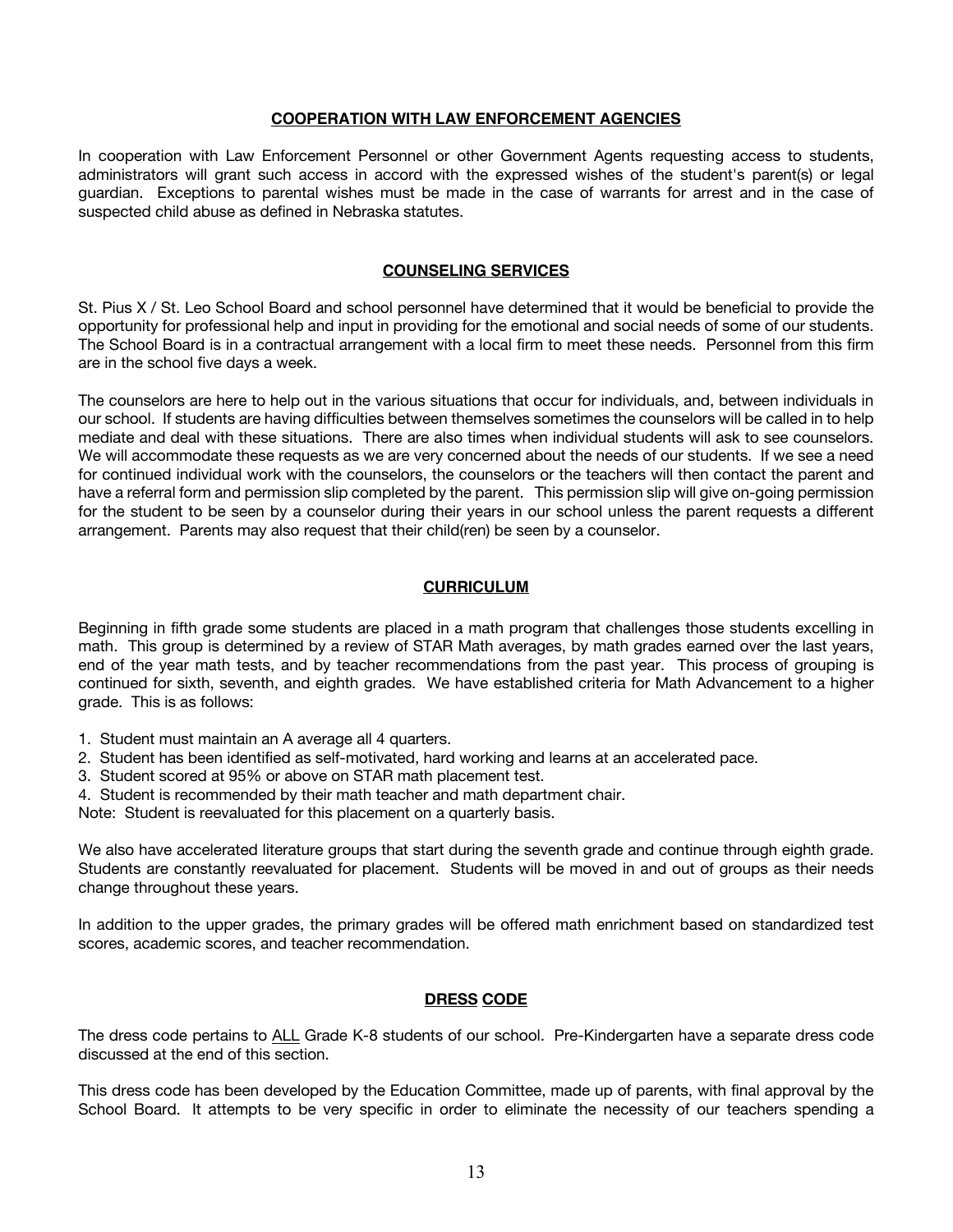disproportionate amount of their time enforcing the dress code. We ask the cooperation of all parents to be certain that your child/ren conforms to these rules and presents a neat appearance. If a registered student is a member of a culture that conflicts with these dress code regulations, the student's parent(s) may approach the administration about dress code policies that may affect the student.

Dennis Uniform Co., DiGiorgio's Sportswear and French Toast will be supplying our school uniforms for this school year. Dennis Uniform Co. and DiGiorgio's Sportswear will carry all items for boys and girls uniforms, while French Toast will carry skorts, skirts and jumpers for girls uniforms. Pants, shorts, boys and girls white shirts and girls blouses may be purchased at any store, but the navy blue color of pants MUST be of the SAME COLOR and uniform style as those available at Dennis Uniform or DiGiorgio's Sportswear. Blue and red uniform sweaters MUST be purchased at Dennis Uniform or DiGiorgio's Sportswear. NO other style or colors will be accepted with the uniform.

Final interpretation of appropriateness in dress code will be handled by the administration.

## Boys Dress Code

The following are the options for purchasing the uniform for the 2021-2022 school year.

## 1. Pants-

## Plain (no design) navy blue pants

Navy blue pants may be purchased at any store. The style and color of the pants must be the same style and color as from Dennis Uniform Co. or DiGiorgio's Sportswear. Over the course of time, navy blue tends to fade. Faded navy is not an acceptable color for uniform pants.

## 2. Shorts-

May be worn in place of pants through October 31<sup> $\ast$ </sup> in the Fall and then beginning April 1 $\ast$  in the Spring. Navy blue shorts may be purchased at any store. The style and color of the shorts must be the same style and color as from Dennis Uniform Co. or DiGiorgio's Sportswear. When shorts are worn as the uniform, boys MUST wear navy blue, white or red plain socks. No stripes or colored accents are allowed. The length of the uniform shorts may not exceed the knee. Final interpretation of appropriateness of length of shorts will be handled by the administration.

## 3. Shirts-

Plain light blue\* or white oxford shirt, either long or short sleeved, pointed collars required **and/or** Plain light blue\* or white knit shirt, either long or short sleeved, pointed collars required **and/or** White short sleeved knit shirt with SPSL logo or SPSL panther screen-printed or embroidered on upper left side of shirt – MUST be ordered through the school office **and/or**

Plain light blue\* or white long sleeved turtleneck, no buttons

 \*The style and color of the plain light blue knit shirts must be the same style and color as from Dennis Uniform Co. or DiGiorgio's Sportswear.

Plain white shirts/turtlenecks may be purchased at any store.

If T-Shirts are worn, they MUST be SOLID WHITE, SHORT SLEEVED ONLY.

All shirts, regardless of style, are required to be properly tucked in.

Students are expected to be neat and clean in their appearance.

## 4. Sweater-

Red or navy blue crew or cardigan uniform sweater must be purchased at Dennis Uniform Co. or DiGiorgio's Sportswear. All sweaters must be worn with a uniform shirt or turtleneck.

## 5. Sweatshirts-

The navy blue sweatshirts, purchased through the school, may be worn as part of the school uniform. Uniform shirts/turtlenecks must be worn under the sweatshirt. No oversized or hooded sweatshirts will be allowed.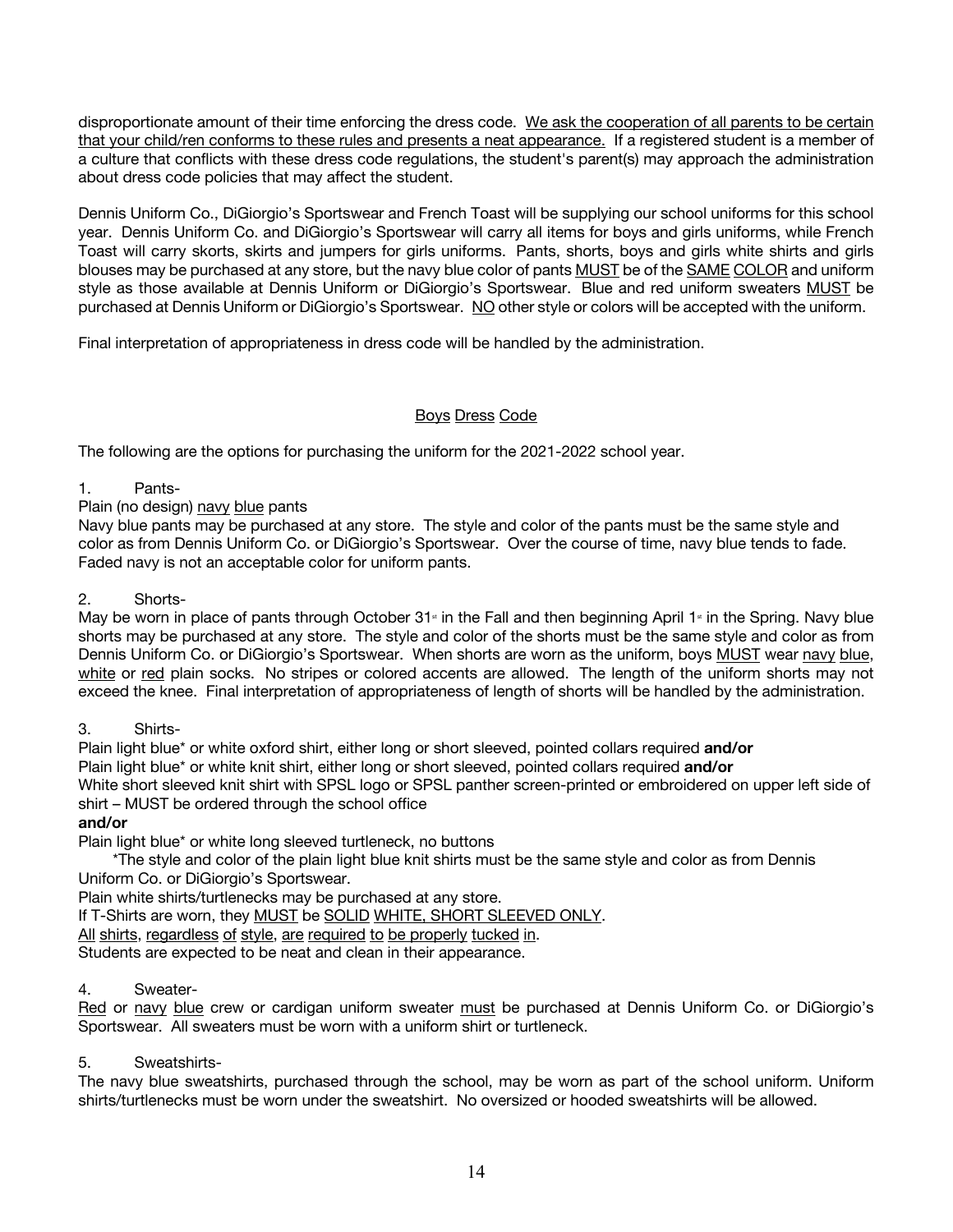For current  $8<sup>th</sup>$  grade students only, the  $8<sup>th</sup>$  grade class sweatshirts approved by the school may be worn as part of the school uniform. Uniform shirts/turtlenecks must be worn under the 8<sup>th</sup> grade class sweatshirt.

## 6. Shoes-

Suitable shoes, dress or tennis, and socks are to be worn. Sandals, backless shoes, boots or similar shoes are not part of the uniform. Shoes must be tied, strapped or fastened and shoes with eyelets must have laces through the eyelets and must be tied. "Wheelies" shoes are not allowed. Croc-style footwear, "toe shoes", and moccasin style shoes are not allowed.

## 7. Socks-

Socks must be worn and visible above the tops of the shoes. They are to be plain navy blue, white, or red socks, except for small logos on the socks are acceptable. Socks with colored accent stripes or colored designs are not allowed. SPSL navy blue and white spiritwear socks sold by SPSL School may be worn.

## 8. Jewelry-

Faddish or distracting jewelry such as long chains, large watches, multiple bracelets or wristbands (more than one per wrist), rings or ankle bracelets, etc. and buttons or pins are not allowed on any school day. Religious medallions, chokers, chains and/or other types of necklaces must be worn inside the shirt so that no part is visible. Boys may not wear earrings or have any other type of body piercings. Tattoos are not allowed. Sweatbands are not permitted.

## 9. Hair-

Hair must be clean, well groomed and not excessively long. Hair that is past the top of the collar of the boy's uniform shirt or that is hanging in the eyes is considered excessively long. No unusual haircuts, hairstyles, hair color, or **facial hair** is allowed. Hair coloring includes the coloring of the entire head of hair along with highlighting and partial coloring. Razor cuts, carvings, shaving, tails or hair that covers the face will not be allowed. No hair extensions are allowed. Final interpretation of excessively long and/or inappropriateness of hairstyle will be determined by the administration. Hats and bandanas are not to be worn upon entering the school or during the school day with possible exceptions on dress-down days.

## 10. PE Uniform-

Boys wear their uniform shorts or pants for PE class. If boys take off their uniform pants or shorts for gym class, then they must wear SPSL gym shorts. Athletic shoes that provide stability and support and fit securely on feet are required for PE class. Shoes must either tie or have velcro. Hiking shoes and shoes with metal are not allowed. Shoes with eyelets must have laces through the eyelets and must be tied. All jewelry (including watches) is to be removed prior to coming to PE class.

#### Girls Dress Code

The following will be the options for purchasing the uniform for the 2021-2022 school year.

1. Navy blue plaid jumper grades K-4 Navy blue plaid skort grades K-8 (can be worn the whole school year) Navy blue plaid skirt grades 5-8 Must be purchased at Dennis Uniform, DiGiorgio's Sportswear, or French Toast

The pattern of jumpers, skorts and skirts worn by girls must be an identical match to the pattern sold at Dennis Uniform (Hamilton Plaid), DiGiorgio's Sportswear or French Toast (Navy/Red Plaid, either Item #1047 – jumper, Item #1397 – skort or Item #1065 – skirt). Skirts or skorts should not be rolled at the waist and may not be shorter than three inches from the top of the knee. Final interpretation of appropriateness of length of skorts/skirts will be handled by the administration.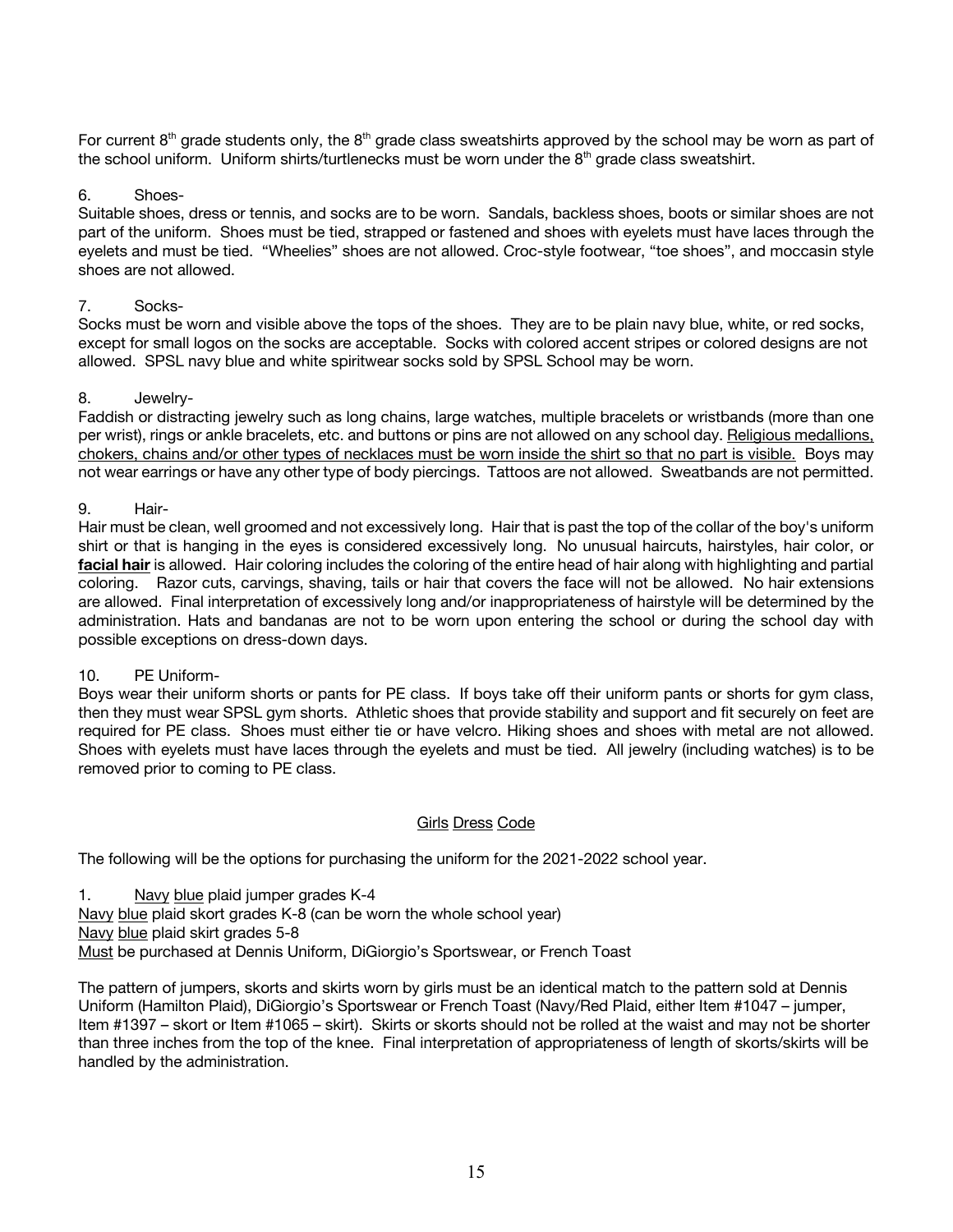## 2. Blouses-

Plain white tailored/oxford blouses, long or short sleeved, no lace, ruffles, extra trim, colored inner collars. Pointed or round collar with buttons down the entire front. **OR**

Plain white or navy blue\* knit shirt, either long or short sleeved, pointed collars required. **OR**

Plain white knit shirt, either long or short sleeved, with banded bottom. **OR**

White short sleeved knit shirt with SPSL logo or SPSL panther screen-printed or embroidered on upper left side of shirt – MUST be ordered through the school office **OR**

Plain white long sleeved turtlenecks without buttons, lace, or ruffles.

Plain white blouses/turtlenecks may be purchased at any store.

\*The style and color of the plain navy knit shirts must be the same style and color as from Dennis Uniform Co. or DiGiorgio's Sportswear.

## NO wrinkled blouses.

If T-Shirts are worn, they MUST be SOLID WHITE, SHORT SLEEVED ONLY. All blouses, except for banded bottom shirts, are required to be properly tucked in. Students are expected to be neat and clean in their appearance.

## 3. Sweater-

Red or navy blue crew or cardigan uniform sweater must be purchased at Dennis Uniform Co. or DiGiorgio's Sportswear. All sweaters must be worn with a uniform blouse or turtleneck.

## 4. Sweatshirts-

The navy blue sweatshirts, purchased through the school, may be worn as part of the school uniform. Uniform shirts/turtlenecks must be worn under the sweatshirt. No oversized or hooded sweatshirts will be allowed.

For current  $8<sup>th</sup>$  grade students only, the  $8<sup>th</sup>$  grade class sweatshirts approved by the school may be worn as part of the school uniform. Uniform shirts/turtlenecks must be worn under the 8<sup>th</sup> grade class sweatshirt.

## 5. Shorts-

Shorts may be worn through October 31<sup>\*</sup> in the Fall and then beginning April 1<sup>\*</sup> in the Spring. Navy blue shorts may be purchased at any store. The style and color of the shorts must be the same style and color as from Dennis Uniform Co. or DiGiorgio's Sportswear. When shorts are worn as the uniform, girls MUST wear navy blue, white or red plain socks. No stripes or colored accents are allowed. Shorts should not be rolled at the waist and may not be shorter than three inches from the top of the knee. Final interpretation of appropriateness of length of shorts will be handled by the administration.

## 6. Pants-

Pants may be worn throughout the entire school year. Pants must be navy blue and of the uniform style. They may be purchased at any store. Over the course of time, navy blue tends to fade. Faded navy is not an acceptable color for uniform pants

## 7. Shoes-

Suitable shoes, dress or tennis, and socks are to be worn. Sandals, backless shoes, boots or similar shoes are not part of the uniform. Shoes must be tied, strapped or fastened and shoes with eyelets must have laces through the eyelets and must be tied. "Wheelies" shoes are not allowed. Croc-style footwear, "toe shoes", and moccasin style shoes are not allowed.

## 8. Socks-

Socks must be worn. Plain navy blue, white or red anklets, crew socks, tights or knee highs may be worn. Small logos on the socks are acceptable. Socks with colored accent stripes, lace, or colored designs are not allowed. SPSL navy blue and white spiritwear socks sold by SPSL School may be worn. Plain, not patterned, navy blue, white or red tights (no mid-calf or mid-thigh tights are allowed) may or may not be worn with anklets or socks. **Plain, not patterned, navy blue, white or red leggings (no mid-calf or capri leggings allowed) may be worn with socks.** Socks or anklets must be visible above the tops of the shoes.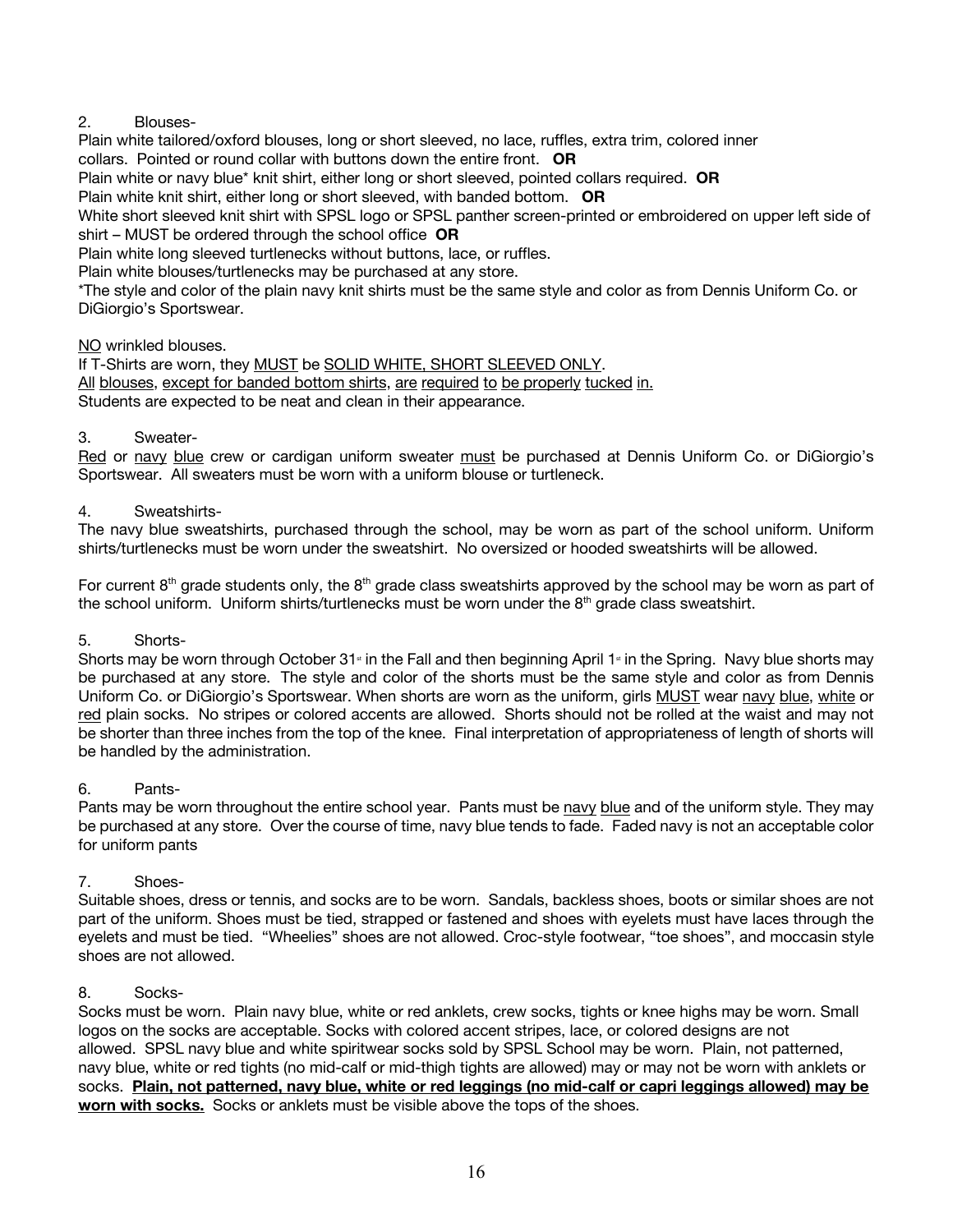## 9. Make-up/Polish

Make-up is not allowed on any school day except light make-up for grade 8 girls on picture day. **No nail polish (any color), or artificial nails are allowed.**

#### 10. Jewelry-

Only small, non-dangling, non-hoop, smaller than the lobe style earrings are allowed. If earrings are worn, like earrings must be worn in each ear and only one earring per ear can be worn and only in the lowest part of the ear lobe. Faddish or distracting jewelry such as long chains, large watches, multiple bracelets or wristbands (more than one), rings, or ankle bracelets, etc. and buttons or pins are not allowed on any school day. Religious medallions, chokers, chains and/or other types of necklaces must be worn inside the blouse so that no part is visible**.** Body piercings, body jewelry, and tattoos are not allowed. Sweatbands are not permitted.

#### 11. Hair-

Hair must be clean and well groomed. No faddish or unusual haircuts or hairstyles will be allowed nor will **hair coloring**. Hair coloring includes the coloring of the entire head of hair along with highlighting and partial coloring. Razor cuts, carvings, shaving, or hair that covers the face will not be allowed. Hair extensions may be worn, but must be the same color as the natural hair color. Feathers or other synthetic hair accessories (e.g. clipin braids) will not be allowed. Final interpretation of hairstyle and objects in the hair will be determined by the administration. Hats and bandanas are not to be worn upon entering the school or during the school day with possible exceptions on dress-down days.

## 12. PE Uniform-

Uniform skorts or uniform shorts and athletic shoes that provide stability and support and fit securely on feet are required for PE for girls in grades K-4. Shorts should not be too tight or too short and without words on the back side. For girls in grades 5-8, uniform skirts, uniform pants, uniform shorts or the designated SPSL gym shorts, along with supportive athletic shoes, are required for PE. Shoes must either tie or have velcro. Hiking shoes and shoes with metal are not allowed. Shoes with eyelets must have laces through the eyelets and must be tied. "Sperrys" shoes and moccasins are not allowed. All jewelry (including watches), with the exception of post earrings, needs to be removed and left in the classroom prior to coming to PE.

"Dress-down" means casual attire including t-shirts, jeans, sweatpants, shorts, sweatshirts and blouses. We ask that the t-shirts are in good taste without offensive language/graphics. They may not display musical groups, advertise drugs/alcohol or display guns, weapons, or violence. Sleeveless shirts and bare midriffs are not allowed. Jeans, sweatpants, and shirts must be without holes and tears. Girls may wear leggings or yoga/athletic style pants, but they must be accompanied with an extra long sweater, blouse or skirt. Capri pants may be worn by girls only. Flannel pants and/or pajama pants may NOT be worn. Students should not wear any clothing that is too tight or too short. Shorts are allowed on "dress-down" day when it is within the time frame when uniform shorts are allowed. Final interpretation of appropriateness of shorts length on "dress down" days will be handled by the administration.

"Dress-up" means that girls may wear dresses or skirts, slacks, blouses, and sweaters and boys can wear dress pants and shirts or sweaters.

As with any school day, the sock, shoe and jewelry code are in effect on both "dress-down" and "dress-up" days, except that the students are allowed to wear any color of socks and shoes that have the heels and toes closed on "dress-down" days. Students should have tennis shoes available to use on days they have PE or for going out to recess.

"Picture Day" (usually in October) – Students in grades PreK-7 may "**dress up**" on picture day. "**Dress up**" for picture day states that girls may wear dresses or skirts, slacks, blouses, and sweaters and it is acceptable for female students to wear pantyhose instead of socks or tights on Picture Day ONLY. Any color of socks is acceptable on "Picture Day". Also, a student may choose to wear any type of shoe while he/she is getting their picture taken – but, the student must wear shoes that follow the dress code for the rest of the school day. Boys may wear dress pants and shirts, or sweaters. Students may **NOT WEAR JEANS**, **ATHLETIC SHORTS,**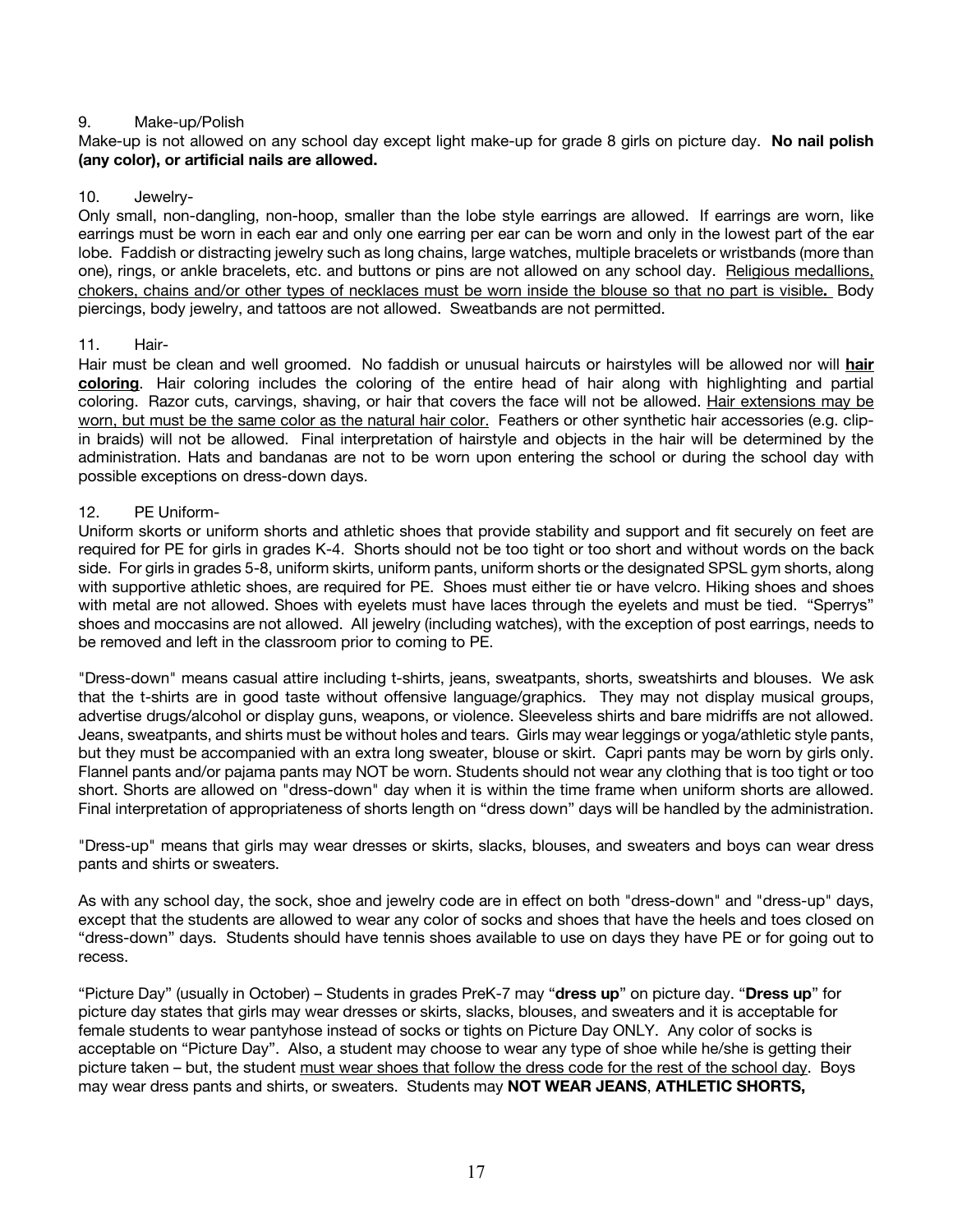**SLEEVELESS SHIRTS**, tank tops, sweatshirts, sweatpants or T-shirts for picture day. Socks need to be worn on "dress up" day.

## PRE-KINDERGARTEN DRESS CODE

Uniforms are not required for Pre-Kindergarten students. Any type of comfortable and washable clothing may be worn. Pants that pull off easily and without belts are best. Tennis shoes are recommended because of the different activities that go on daily in the classroom. Shorts are allowed through October 31st and beginning April 1st.

## **EDUCATION COMMITTEE**

The Education Committee is a subcommittee of the School Board. The main purpose of the Education Committee is to act as a liaison between parents and the Administration/School Board. The committee is advisory to the Administration/School Board on such issues as school uniform, parental concerns, school policy formation, and makes related policy recommendations to the School Board.

The Education Committee is comprised of the principal, a number of school board representatives appointed by the President of the School Board, classroom representatives from each grade, Pre-Kindergarten through  $8<sup>th</sup>$  grade and a number of ad-hoc members. The school board representatives serve as long as the School Board President appoints them. The ad-hoc members serve for three year terms. The grade level representatives serve for two or three year terms. Empty positions are posted in the spring of each year in the school newsletter and on the Volunteer Sign Up Survey. In filling ad-hoc positions, efforts are made to select candidates representing the diversity of the SPSL School community. If more than one person is interested in an open grade level representative position, names will be picked at random to fill that position.

As a subcommittee of the School Board, meetings are held on the same schedule as the School Board. The committee generally meets in September, October, November, January, February, March and April. Minutes of the Education Committee are presented at the School Board meeting for review and/or discussion.

The names/contact information of all Education Committee members are listed below. If you have an issue (nonpersonnel) that you would like addressed at an Education Committee meeting, you may contact anyone on the committee. Your issue will be added to the agenda of the following meeting and discussed as a committee. If you desire a response regarding this discussion, a committee member or the committee chair will respond to you after the meeting. If more information is needed, or a vote is required regarding this issue, it may require several meetings for final resolution. If your issue is out of the scope of the Education Committee, it will be forwarded to the appropriate channels, such as the Finance Committee, the Development Committee, or to the Board President, who would bring it to the Executive Committee of the School Board, if it cannot be resolved by a teacher or administrator.

#### **Education Committee Ad-Hoc Members:**

| Laura Kinney   |                               | 402-880-1683 |
|----------------|-------------------------------|--------------|
| Allison Lampe  |                               | 402-689-1646 |
| Josh Roecker   |                               | 402-968-0597 |
| Connie Schartz |                               | 402-707-2458 |
|                | Jennifer Schmidt              | 402-720-8138 |
|                | Erica Williamson              | 402-578-2033 |
|                |                               |              |
|                | <b>Grade Representatives:</b> |              |
| Pre-K          | Anna Holcomb                  | 402-850-1388 |
| $K -$          | Colleen Chiacchere            | 773-991-2761 |
| $1 -$          | Jessica Lathrop               | 402-980-0290 |
| $2 -$          | Erin Beninato                 | 402-215-1079 |
| $3 -$          | Mattie Olsen                  | 402-708-9044 |
| $4 -$          | Elizabeth Rudden              | 402-968-0631 |
| 5 -            | Susan Proulx-Herron           | 402-312-3839 |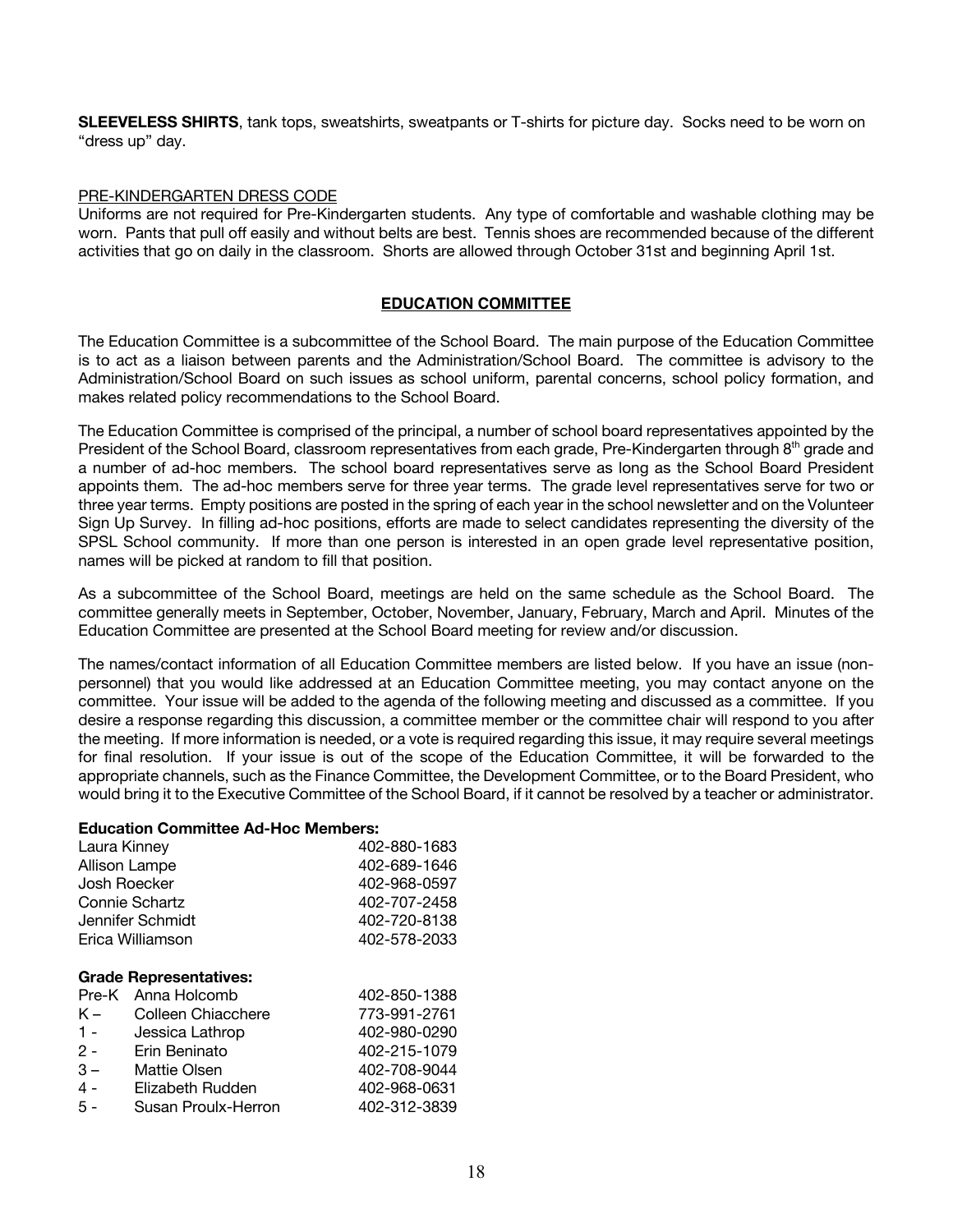| 6 -   | Juliana Taber  | 402-452-1928 |
|-------|----------------|--------------|
| $7 -$ | Robb Giambrone | 402-990-7644 |

8 - Cathy Walsh 402-505-1008

Deane O'Hare – Lead & School Board Member Tiz Green – School Board Member Desiree Nownes – School Board Member Grace Tollo – School Board Member

## **EMERGENCIES**

1. In case of an emergency and we cannot locate the parent or the family doctor, we will presume the parent's permission to take the student to the closest Emergency Service. Ambulance transportation may be called in an emergency situation if deemed necessary by the administrator(s), school nurse, or designated personnel. The cost of this service will be the responsibility of the parent.

2. A student will never be sent home ill during the school day unless we have notified the child's parent(s) first. In the event that a parent cannot be reached, we will refer to the Emergency Census Card and notify someone delegated by the parent.

## **EXTENDED CARE PROGRAM**

St. Pius X / St. Leo School administers an Extended Care Program for students who are enrolled in St. Pius X / St. Leo School and will be in the kindergarten through eighth grades. The program is held from 6:30 A.M. until 8:00 A.M. and 3:25 P.M. until 6:00 P.M. each school day. The program is also available on scheduled early dismissal days until 6:00 P.M. The program is NOT open on snow days or free days. A brochure is located on the school website (www.spsl.net) that provides information about the program as well as gives information on the fees charged.

## **FAITH DEVELOPMENT - COOPERATIVE ROLE SCHOOL AND PARENTS**

The school provides for all students:

- formal instruction in the Catholic faith
- opportunities for prayer and worship
- community-building and service activities
- knowledge and understanding of Catholic moral values
- encouragement to grow in virtue
- encouragement to live as disciples of Christ

All that the school provides is meant to complement the efforts of parents in providing similar faith development experiences at home. When both the family and the school community make continuous efforts to assist students in the formation of their faith, students grow in and become committed to their faith. The Church is strengthened in its mission of proclaiming the Gospel.

We ask that you continue your efforts in all of the above areas and continue to model for your children the discipleship of Christ that is the fruit of our adult faith. Your own commitment to prayer, to the Eucharistic liturgy, to the Sacrament of Reconciliation, to service of others and to compassion and assistance to those in need, will form your children in ritual and practices that will enable them to deepen their relationship with God.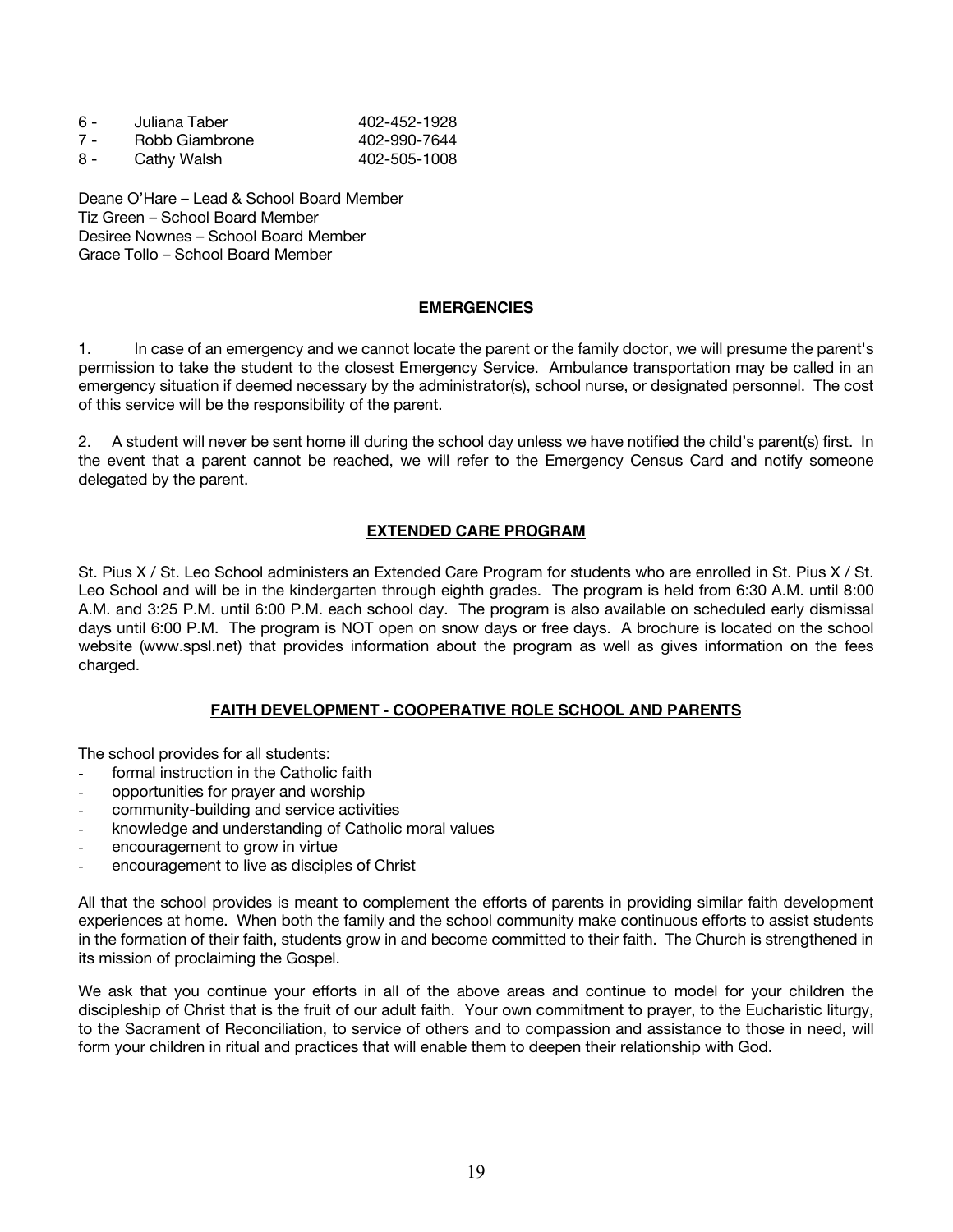## **FIELD TRIPS / FUN DAYS / RECESS**

Each grade usually takes two field trips a year; one cultural and one educational. As of the start of this school year, no decision has been made whether or not there will be any field trips. If there is a special reason for other field trips, permission must be given by the principal. A fee will be collected at those times to cover transportation and admission. A written permission form will be sent home with the student prior to the field trip explaining the purpose of the field trip, where the field trip is being held, method of transportation, time of departure from the school, and time of return to the school. The permission form must be returned to the school with a parent's signature in order for the student to participate on the field trip.

Many "at home" field trips are provided throughout the year at no cost to the student. The school arranges for speakers, entertainers and demonstrations appropriate for the different grade levels.

Per school insurance provider recommendation, students are not allowed to play in the snow or any other recess area that has snow, is very wet, does not have good drainage or any other area not free of hazards. The safety of our students, faculty and staff is of the greatest importance, thus compliance with this recommendation is mandatory.

**Occasionally we will treat different grades of students to recess, fun day activities and/or educational activities at the adjacent public park to the west of our school property. If you object to your child(ren) going to the park, please inform us in writing within the first week of school so he/she will not go with the class or group.**

## **GOOGLE APPS FOR EDUCATION AGREEMENT**

St. Pius X / St. Leo School (SPSL) has implemented Google Workspace for Education for students and faculty.

**Google Apps** is a collection of free online applications. These applications do not reside on the computer itself, but rather they are accessed through a web browser. This is considered working "in the cloud." The benefit of this structure allows flexibility in accessing documents and projects from ANY computer with Internet access. Staff and students can access their school documents from any Internet connected device.

**Google Workspace for Education** is a special setup of the popular Google Apps, tailored specifically for educational institutions. For example, accounts are managed by the school (and not by Google) and all advertisements are turned off. This service is available through an agreement with Google St. Pius X / St. Leo School. Google Workspace for Education runs on an Internet domain purchased and owned by the school and is intended for educational use. Each student in Kindergarten and up will be issued an spsl.net email address which will serve as their login to the Google Workspace for Education. This account will be used by the student through 8th grade or when they leave our school.

The Google agreement with SPSL provides access to Google applications and storage. While Google hosts these services off-site, SPSL maintains the ability to manage users, groups and settings, much like other locally hosted systems. Students have no expectation of privacy in their use as school administrators have the right and ability to monitor user accounts for policy and security enforcement. This means that SPSL can grant and revoke user access and control other settings to ensure a safe and secure collaboration environment for students and teachers.

SPSL students in Kindergarten and up will have access to the core suite of Google Apps which include Gmail, Calendar, Contacts, Drive & Docs, Sites. All students in Kindergarten and up and their parents are required to agree and adhere to the following:

● Agree to Google's Google Workspace for Education terms of service found at https://asuite.google.com/intl/en/terms/education\_terms.html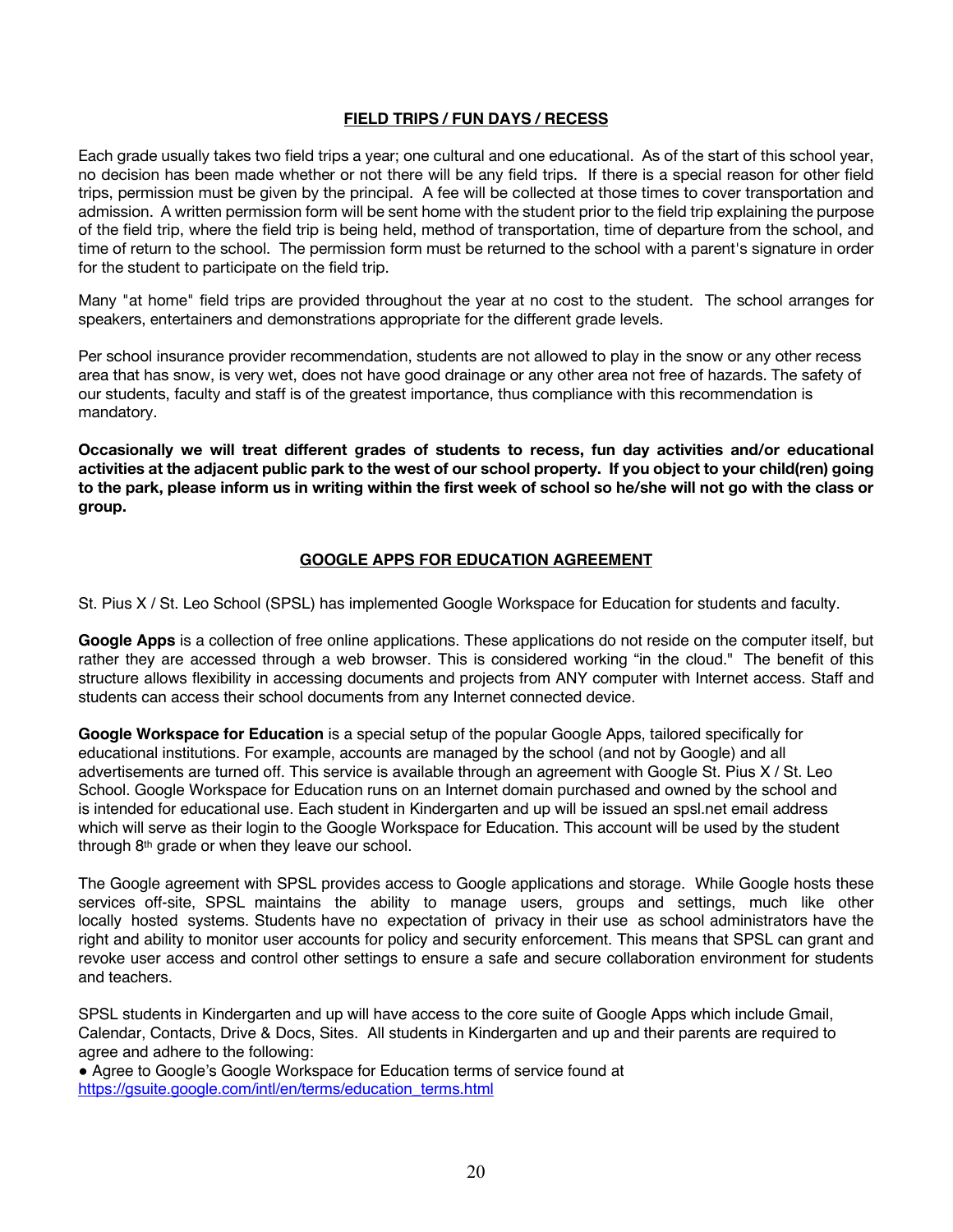● Student Google Workspace for Education accounts are to be used for educational purposes related

to St. Pius X / St. Leo School and may not use them for:

○ Unlawful activities

○ Commercial purposes (running a business or trying to make money)

○ Personal financial gain (running a website to sell things)

○ Inappropriate sexual or other offensive content

○ Threatening another person

○ Misrepresentation of SPSL's staff or students. Apps, sites, email, and groups are not public forums. They are extensions of classroom spaces where student free speech rights may be limited.

● Agree to SPSL's Technology Use Policy (AUP) found in the family handbook.

School technology staff have access to student Google Workspace for Education accounts for monitoring purposes. Students have no expectation of privacy on the Apps system.

● Agree, but not limited to the following safety standards:

- Students may not sign up for apps unless they have express permission from an SPSL teacher to do so.
- Students may not post personal contact information about themselves or other people. That includes last names, addresses and phone numbers.

○ Students agree not to meet with someone they have met online without their parent's approval and participation.

Students will tell their teacher or other school employee about any message they receive that is inappropriate or makes them feel uncomfortable.

○ Students are responsible for the use of their individual accounts and should take all reasonable precautions to prevent others from being able to use their account. **Under no conditions should a user provide his or her password to another person.**

Access to Google Workspace for Education is considered a privilege accorded at the discretion of the school. SPSL maintains the right to immediately withdraw the access and use of Apps when there is reason to believe that violations of law or school policies have occurred.

## **Children's Online Privacy Protection Act (COPPA)**

In order to meet its educational goals, St. Pius X / St. Leo School may utilize third party websites and online services, such as Google Apps, Prezi, Animoto, Overdrive, BrainPop, BrainPopJr, etc. for its students. Such services are used to assist with education specific needs both inside and outside of the classroom. Many of these services have education specific versions that enable teacher control/monitoring. The school, when possible and appropriate, will utilize the education specific versions and also restrict the use of the services and access to posted material to the classroom which your student is involved in.

SPSL may contract with publishers or online providers to offer online curriculum that aligns with Archdiocesan standards or services that support teaching and learning processes of the Archdiocese. These websites are offered for the benefit of students and the school system, e.g. web-based testing, supplemental curriculum. Online providers give SPSL full notice of their collection, use and disclosure practices. Use of the website and collection of information from students are solely for the use and benefit of the school and for no commercial purpose.

Under COPPA, verifiable parental consent is required for students under the age of thirteen (13) if accounts containing personal information are created for them on third party websites or online services.

*At most*, SPSL enters only the following information about students when creating accounts in these services:

- First Name
- **Last Name**
- **Student Library ID**
- **Email Address ending with spsl.net**

SPSL utilizes this information, as opposed to randomly generated usernames, etc, to provide consistency for students and to leverage educational services. By doing this students can use the same username and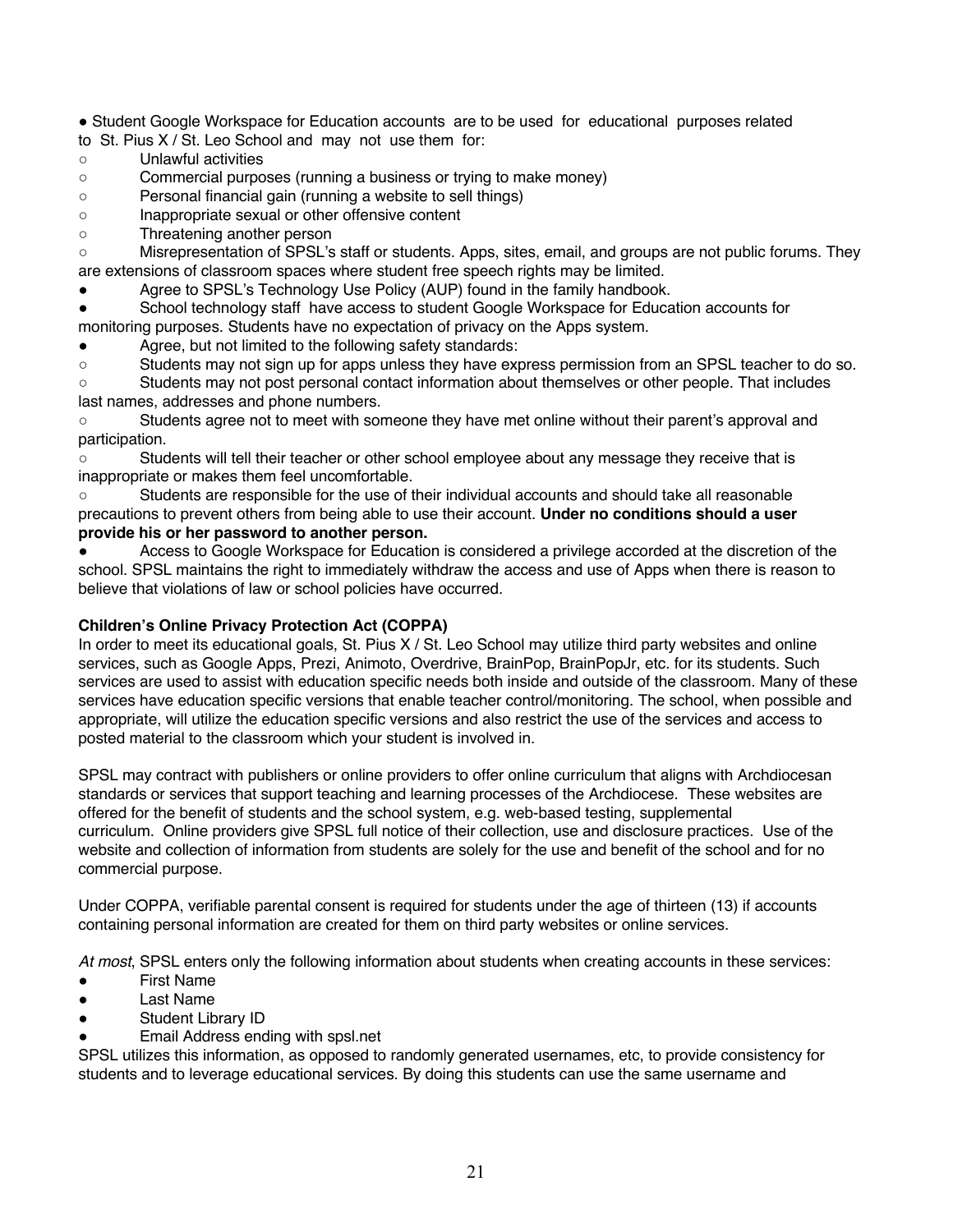password for ALL school technology resources and services regardless of whether they are local or hosted offsite. In some cases less information is entered, depending on the need.

To learn more about COPPA visit http://www.ftc.gov/privacy/coppafaqs.shtm.

## **GRADING SCALE**

In order for you to better understand our grading scale, we have included the numerical value range or the meaning of the letter grade that is on your child/ren's report card.

| $A+$ | $=$          | 100.99            | $B+ =$ |          | 92.91                | $C_{+}$ = |     | 86.85                              |
|------|--------------|-------------------|--------|----------|----------------------|-----------|-----|------------------------------------|
| A    | $=$          | 98,97,96,95       | В      | $=$      | 90,89                | C         | $=$ | 84,83,82,81,80,79                  |
| A-   | $\equiv$     | 94.93             | B-     | $\equiv$ | 88,87                | C-        | $=$ | 78,77                              |
| D+   | $=$          | 76.75             | F      | $=$      | 69-0                 |           |     |                                    |
| D    | $\alpha = 0$ | 74,73,72          |        |          |                      |           |     |                                    |
| D-   | $=$          | 71.70             |        |          |                      |           |     |                                    |
| E    | $=$          | Excellent         |        | м        | $=$ Most of the time |           |     | + indicates student excels         |
| S    | $=$          | Satisfactory      |        | P        | $=$ Part of the time |           |     | no mark indicates average          |
| N    | $=$          | Needs Improvement |        | N        | $=$ Not yet          |           |     | a minus or check indicates student |
| U    | $=$          | Unsatisfactory    |        |          |                      |           |     | needs improvement                  |

## **HEALTH**

1. A school nurse from the VNA visits St. Pius X / St. Leo School. She organizes screening of vision, weight, height, and hearing and notifies parents if problems are suspected. She assists with student health needs and sees that all current requirements of the state of Nebraska Health Department are met by the school. Volunteers from the school/parishes serve as Health Chairman and assist with screenings.

2. The following procedure will be used in the dispensing of medication in our school:

a. Medication will be given to a student only if the administration has in writing the permission of the parents or legal guardian **AND** a written statement from the doctor. The physician's written statement must include the name of the drug, the recommended dosage and time interval to be given.

b. The medication must be brought to school in a container appropriately labeled by the pharmacy or physician.

c. The medicine will be stored in a locked container in the office or in the refrigerator.

d. Medications will be given by school personnel designated by the administration.

e. No unauthorized medication **OR** over the counter medication (i.e. Tylenol, aspirin, cold medicine, etc. with the exception of cough drops) shall be administered by any school personnel, even with parent's permission. There must be written permission by both parent or legal guardian **AND** a physician. The school does not assume responsibility for non-prescription medications brought to school by students. It is against school policy for any students to carry unauthorized medications.

3. PHYSICAL EXAMS - Nebraska State Law requires a physical examination for all students entering both kindergarten and seventh grade. A dental examination is also recommended. Completed health forms must be on file in the school office for every kindergartner and 7th grader **before** the opening of school each fall. Nebraska State Law also requires a physical examination for all students entering Nebraska schools from other states. Also, all students entering kindergarten or transferring from an out-of-state school must provide proof of a vision evaluation prior to school entrance according to Nebraska State Law.

The Nebraska School Immunization Law requires that all students be immunized and provide proof of immunization against the diseases of diphtheria, whooping cough, tetanus (DTP), polio, measles, rubella (German Measles),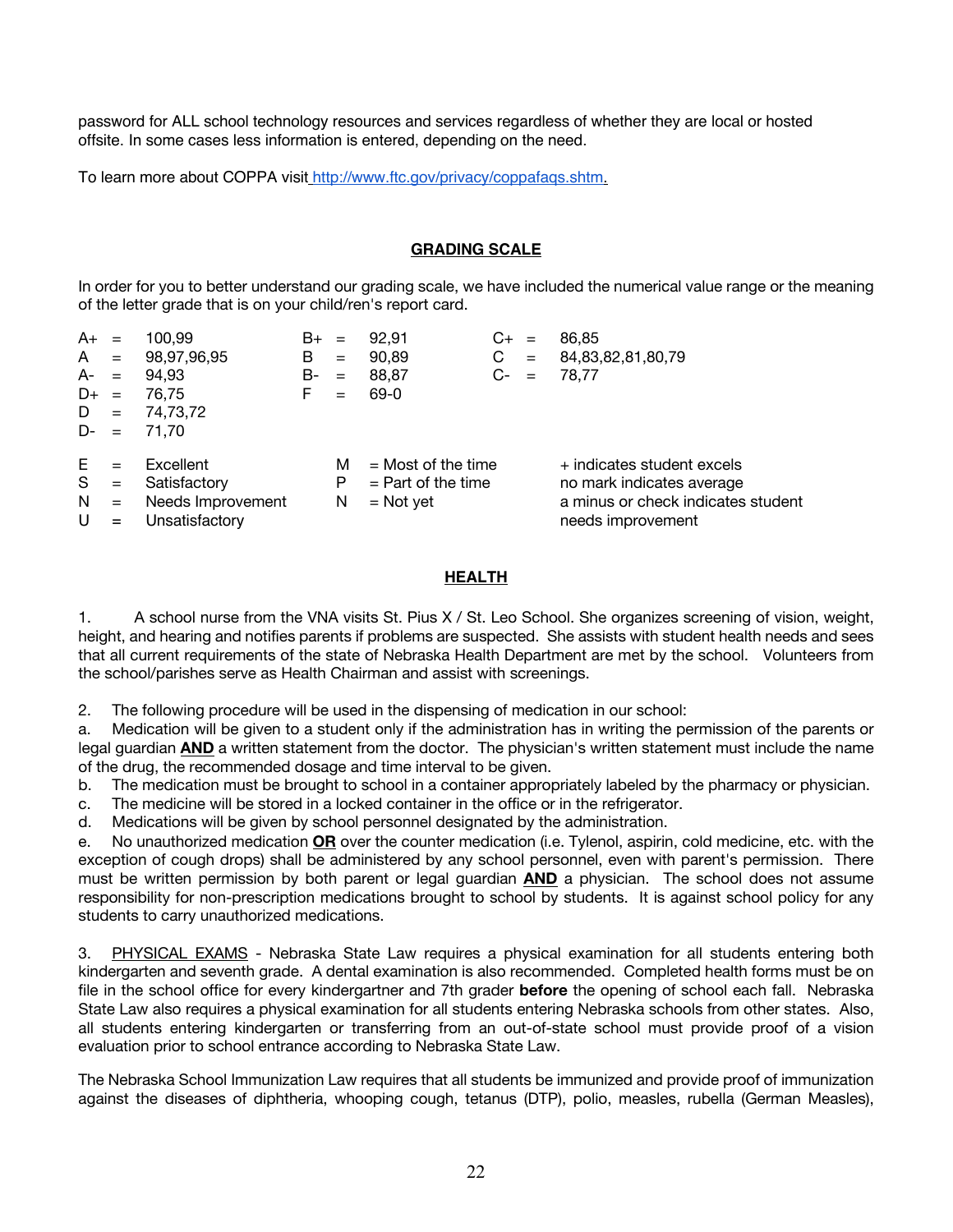mumps (MMR), Hepatitis B, and varicella before entering school. The school must have a current record for these immunizations **before** a student may be admitted into classes. Immunizations can also be obtained through the Omaha/Douglas County Health Department's Immunization Clinic (444-6163). Although we are still waiting on updated school protocols pertaining to COVID-19 from the Douglas County Health Department, we are asking for parents to submit COVID-19 vaccination dates for any students who have been vaccinated. In the event we have to conduct any contract tracing, it would be of great benefit to know if a student has been vaccinated.

4. COMMUNICABLE DISEASE - Students with rashes or other symptoms that are questionable as to whether the condition is communicable to other students are to be sent home at the discretion of school nurse or school officials. The student may return to school after the condition is identified and treated by a health professional and/or the condition is no longer present.

5. FEVER OF 100 DEGREES OR HIGHER – Take your child's temperature if he/she is complaining of feeling tired, headache, sore throat or stomach ache. A child should be fever-free for 24 hours without the use of medication before returning to school.

6. **During the 2021-2022 school year, parents agree to follow the guidelines outlined in the SPSL COVID Student Acknowledgment Form completed by parents for their children.**

## **HOMEWORK**

It is our recommendation that a specific place be set aside where your child/children can study. The amount of time needed to do homework varies with each child. Many times, the assignments given will cause the average child to spend between 15-20 minutes for the lower grades to possibly 1-2 hours for the upper grades. If you feel your child is spending an excessive amount of time on homework or on a specific project, please call the teacher and talk about the situation. You owe this to yourself, your child, and his/her teacher.

The student's home and the school must work closely together in all areas of concern for the individual. If a student becomes involved in a minor discipline problem, or fails to do assigned work, he may be kept after school. No student remains after school for such offense unless his/her home has first been contacted.

## **INSURANCE**

St. Pius X / St. Leo School does not offer student insurance coverage while the student is attending school. Any insurance claims for injury to students during school hours must be filed with the family's insurance agent.

## **KEY EXPECTATIONS OF ST. PIUS X / ST. LEO STUDENTS**

- **R** Ready to Learn
- **O**  Offer Respect
- A Achieve a Safe Environment
- **R** Respect for Others and Yourself

These expectations should be met by students before, during and after school hours, both on campus and off, and includes all digital forums.

## **LUNCH PROGRAM**

St. Pius X / St. Leo School has contracted with Westside Nutrition Services to provide a hot lunch program with quality food and a balanced diet. Students who choose to bring sack lunches from home may purchase milk at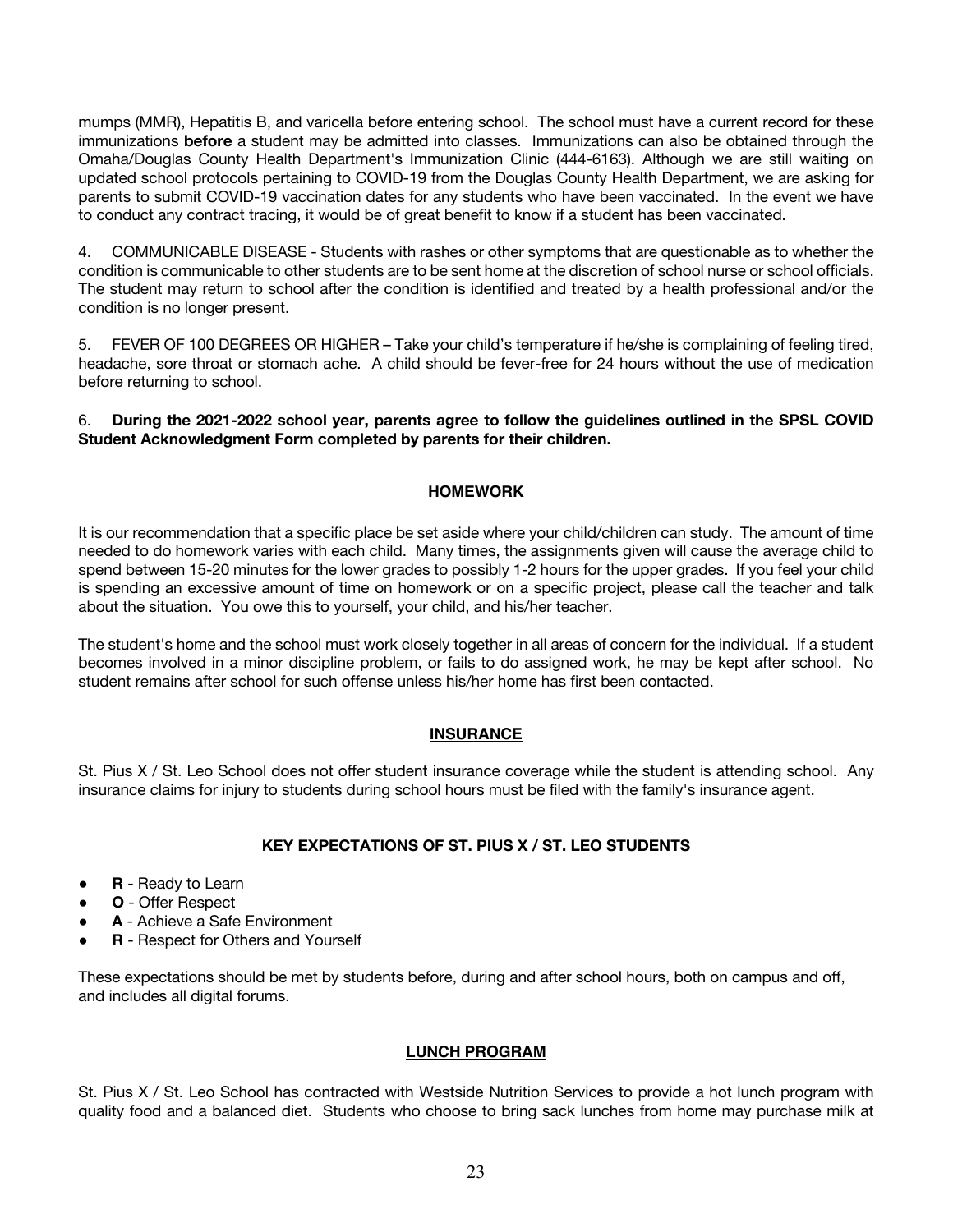school. The lunch count will be done at the time that attendance is taken each morning. Children will be asked to indicate whether or not they will be taking hot lunch. If a child arrives to school late, the only lunch choice available will be the yogurt and cheese option unless prior arrangements were made (e.g. calling the school the day before an appointment to pre-order lunch).

## **The process for purchasing hot lunches is as follows:**

The menu can be found on the school website each month.

Initial deposits for school lunch accounts will be requested the first week of school. \$70.00 deposits are suggested but you may choose to deposit more or less.

Clearly label the envelope with the student's name and homeroom number and the words "lunch money".

Each student will have his/her account set up at the beginning of the school year or at the time of enrollment. A lunch/library/ID card will be issued to each student at that time. Cards will be collected as students move through the lunch line. Each card will be scanned and the price of a lunch/milk will be deducted from the student's account after the student receives his/her lunch/milk. Milk only purchases will be kept separate and only charged for milk. Cards will be returned to the classrooms at the end of the day. This process will be adjusted for the 2020-2021 school year due to COVID-19.

- Lunch cards should not be taken home.
- Replacement cost of a missing or damaged card is \$2.00.

## **Lunch Prices:**

We encourage parents to get on the volunteer cafeteria crew to help us keep lunches at the lowest prices possible. Hot lunch/milk prices for the 2021-2022 school year are:

- Gr K-8 lunches are \$3.50/meal or \$70.00/20 meals
- Extra milk or milk for cold lunch is \$.60/milk or \$12.00/20 milks

The price of hot lunch includes a carton of milk.

If a parent joins their SPSL student for lunch, the parent's cost for lunch is \$4.25. If the parent brings along one of their other children who is not a grade K-8 student at SPSL, the cost for that child's lunch is \$3.50. Parents will need to call the school office the day prior to when they would be coming for lunch to "pre-order" their lunch. As of the start of the school year, parents will not be permitted to eat lunch with their children as visitors in the building will be limited due to COVID-19.

## **Low Account Notices**:

When a student's lunch account drops below \$10.00, an email will be sent to the parent(s) each day until a deposit is made.

When a student's lunch account accrues a substantial negative balance, a phone call/letter will go to the parents by the cafeteria staff.

Students (and their parents) in grades K-8 can check their lunch balances on-line through their PowerSchool account.

Families who have delinquent cafeteria accounts will be unable to access PowerSchool after a certain date in May (still to be determined) and report cards will be held until the account is paid in full.

**Please Note:** The hot lunch program receives funds from the federal government. As stated in USDA Policy: "Under the law, the regulations, and the guidance, there is no requirement that children paying the reduced or full price be given credit which permits them to charge the price of meals when they don't have money with them to pay." USDA Policy Memo 94-77

In accordance with Federal civil rights law and U.S. Department of Agriculture (USDA) civil rights regulations and policies, the USDA, its Agencies, offices, and employees, and institutions participating in or administering USDA programs are prohibited from discriminating based on race, color, national origin, religion, sex, gender identity (including gender expression), sexual orientation, disability, age, marital status, family/parental status, income derived from a public assistance program, political beliefs, or reprisal or retaliation for prior civil rights activity, in any program or activity conducted or funded by USDA (not all bases apply to all programs).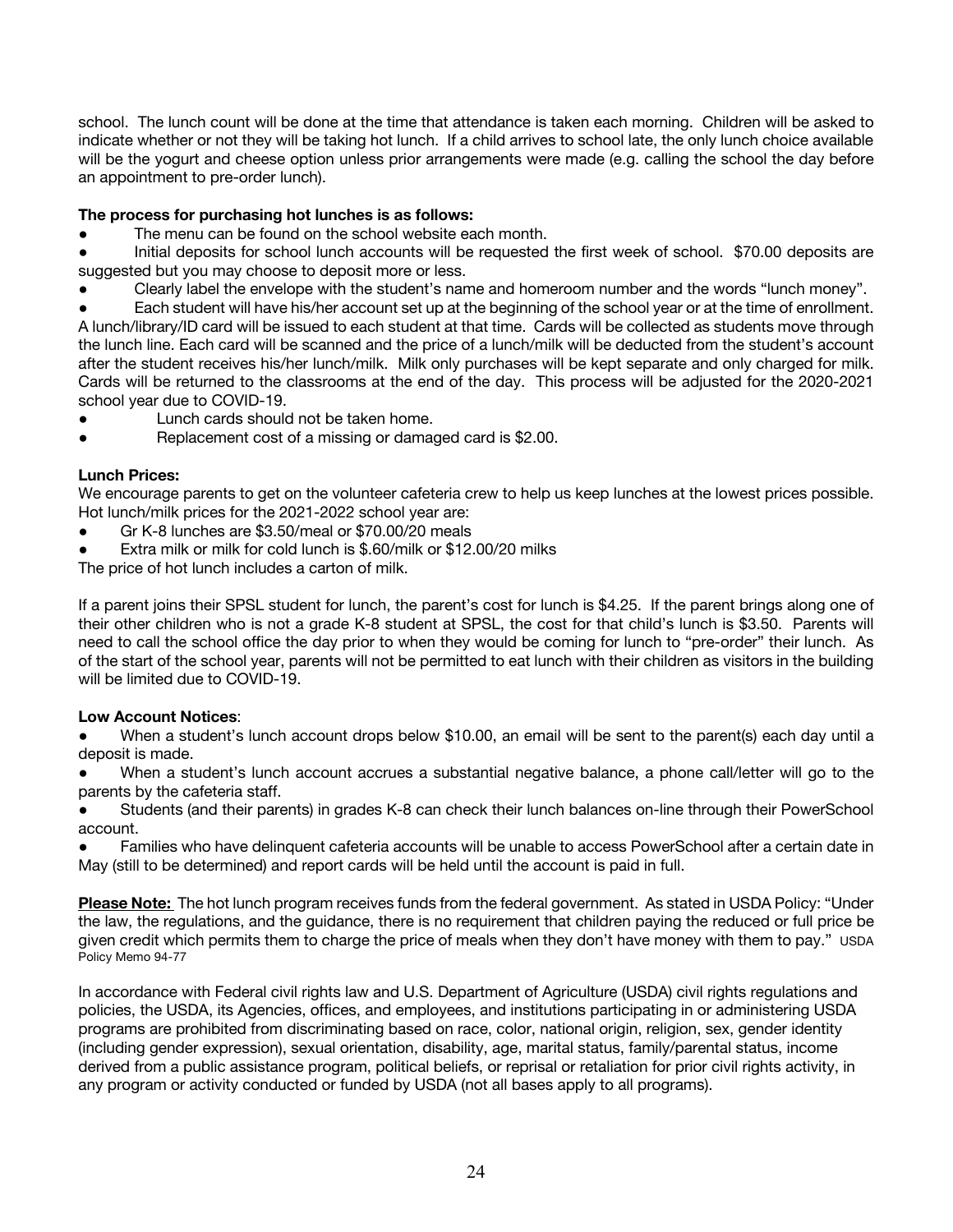To file a complaint of discrimination, write USDA, Director, Office of Civil Rights, 1400 Independence Avenue, S.W., Washington, D.C. 20250-9410 or call (800)795-3272 (voice) or (202)720-6382 (TTY). USDA is an equal opportunity provider and employer.

## **Our Lunch Room Policies:**

Food from a restaurant may not be ordered to be delivered or brought in to students at lunchtime or any time during the school day. Any outside food that you bring in must be in a plain sack or bag. No identifying fast food sacks or containers are allowed. The state considers this competition with the hot lunch program.

No pop is allowed in the cafeteria.

Parents may join their child for lunch. Parents will need to call the school office the day prior to when they would be coming for lunch to "pre-order" their lunch. We also ask that parents sign-in at the office upon arrival. Parents of students in K-2 (only) may also go out to lunchtime recess. Parents/siblings should not participate in morning or late afternoon recesses.

## **Lunch Schedule:**

| Grades 2, 3 & 4 11:00 a.m. |
|----------------------------|
| 11:30 a.m.                 |
| 12:00 p.m.                 |
| 12:30 p.m.                 |
|                            |

## **MISSION STATEMENT FOR ANNUAL FUNDRAISER**

The St. Pius X / St. Leo School Board has established that the purpose of the annual FUNDRAISER is to encourage inter-parish fellowship through community building activities. It is also the intent that these activities will help to fund the extraordinary needs of the school and the Endowment Trust Fund with a certain percent used for the regular budget of the school.

The proceeds from this major fundraiser will be used according to the following:

- 32% Capital Improvements
- 30% Use for Regular Budget
- 20% Technology and Educational Resources
- 13% Professional Growth Reimbursement for Teachers and Teacher Classroom Stipends
- 5% St. Pius X / St. Leo School Educational Endowment Trust Fund

The development committee will evaluate the annual FUNDRAISER in accordance with the St. Pius X / St. Leo School Board stated mission. The committee will work with the development committee if there are any major changes.

## **MULTI-CULTURAL EDUCATION POLICY**

It is the policy of St. Pius X / St. Leo School to utilize the resources of curriculum, instruction, in-service, counseling, and guidance to reflect the racial, ethnic, language, and cultural heritage of both historical and modern day United States of America by observing the following objectives.

1. To select materials and methods that will eliminate bias and stereotype in our schools.

2. To conduct in-service programs for our staff that will assist them to understand a multi-cultural approach and to reflect it in their teaching and administrative duties.

## **NEBRASKA FEDERATION OF CATHOLIC SCHOOL PARENTS**

The Nebraska Federation of Catholic School Parents is a statewide organization of Catholic school parents. It was created to: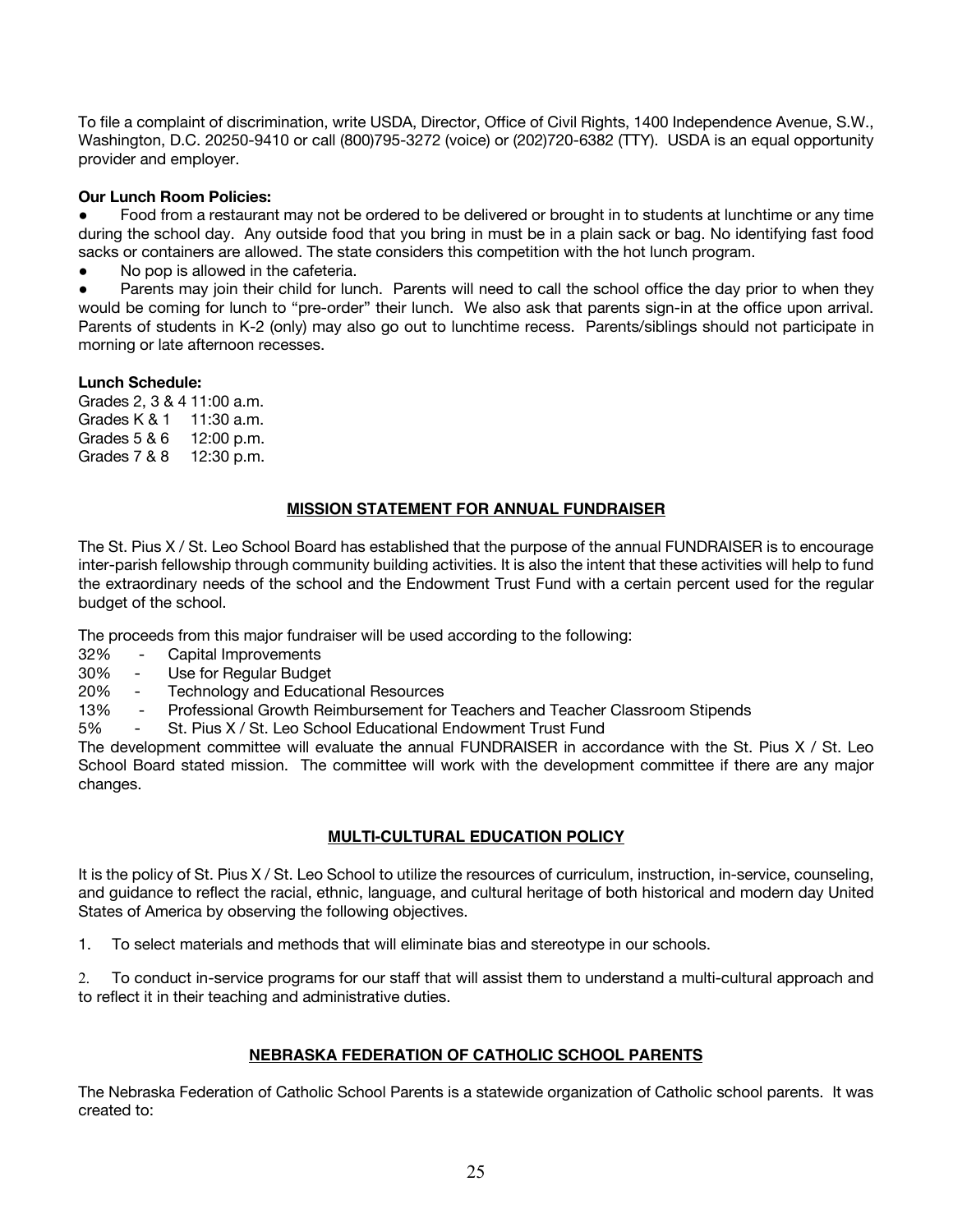INFORM the Catholic school community about public policy affecting Catholic school students and parents;

ADVOCATE for parental choice in education without economic penalty as a just and viable means of assuring welleducated citizens;

MOBILIZE the Catholic school community to communicate with legislators and other public officials regarding educational rights and public policy;

ENHANCE the advocacy efforts of the Nebraska Catholic Conference with a visible, well-informed Catholic education network in Congressional and legislative districts across the state.

The St. Pius X / St. Leo School Board approved the use of a portion of the registration fees to be used to register all our school families with the Nebraska Federation of Catholic School Parents. We will provide them with your name, home address, e-mail address and phone number when we send in the fee to register our school families. Periodically you will receive information from them. If you do not want us to register you, please let us know by calling the school office at (402) 551-6667 by September 1 of each year.

## **NON-CUSTODIAL AND CUSTODIAL PARENT POLICY**

Unless such rights are restricted by a legally binding instrument or court order, the custodial and the non-custodial parent:

-is entitled to exercise all parental rights regarding student records;

-may obtain information from their child's records on a regular basis;

-may receive general notices;

-may attend regularly scheduled teacher conferences or have separate conferences scheduled.

A child may not be released during the school day to anyone except the custodial parent unless permission is provided by the custodial parent. If the parents are separated and/or neither is the primary custodian of the child, the school may release the child to either parent unless the school has evidence of a legally binding instrument or court order to the contrary.

Any contacts by non-custodial parents with the child during the school day will be governed by the legally binding instrument or court order in effect unless the school has received permission from the custodial parent providing for contact. Such permission must specify the type of contact.

If the parents have joint custody, each parent shall be afforded all parental rights, unless restricted in some way by a legally binding instrument or court order.

The school may require custodial and non-custodial parents to provide a court certified copy of the court document in effect that sets forth the rights and restrictions pertaining to the parent's rights.

## **P.A.W.S. (PANTHER AWARD WINNING STUDENTS)**

St. Pius X / St. Leo students will be rewarded for their exemplary behavior going above or beyond the school's student expectations.

## **PERSONAL ELECTRONIC DEVICES**

It is strongly recommended that personal electronic devices not be brought on school grounds or to school sponsored events. Students are not to use and/or have any personal electronic devices or wearable technology **connected to the internet and/or using a data plan** during school hours. Those personal electronic devices include but are not limited to, cell phones, texting devices, iPods, smart watches, fitbits or other comparable devices.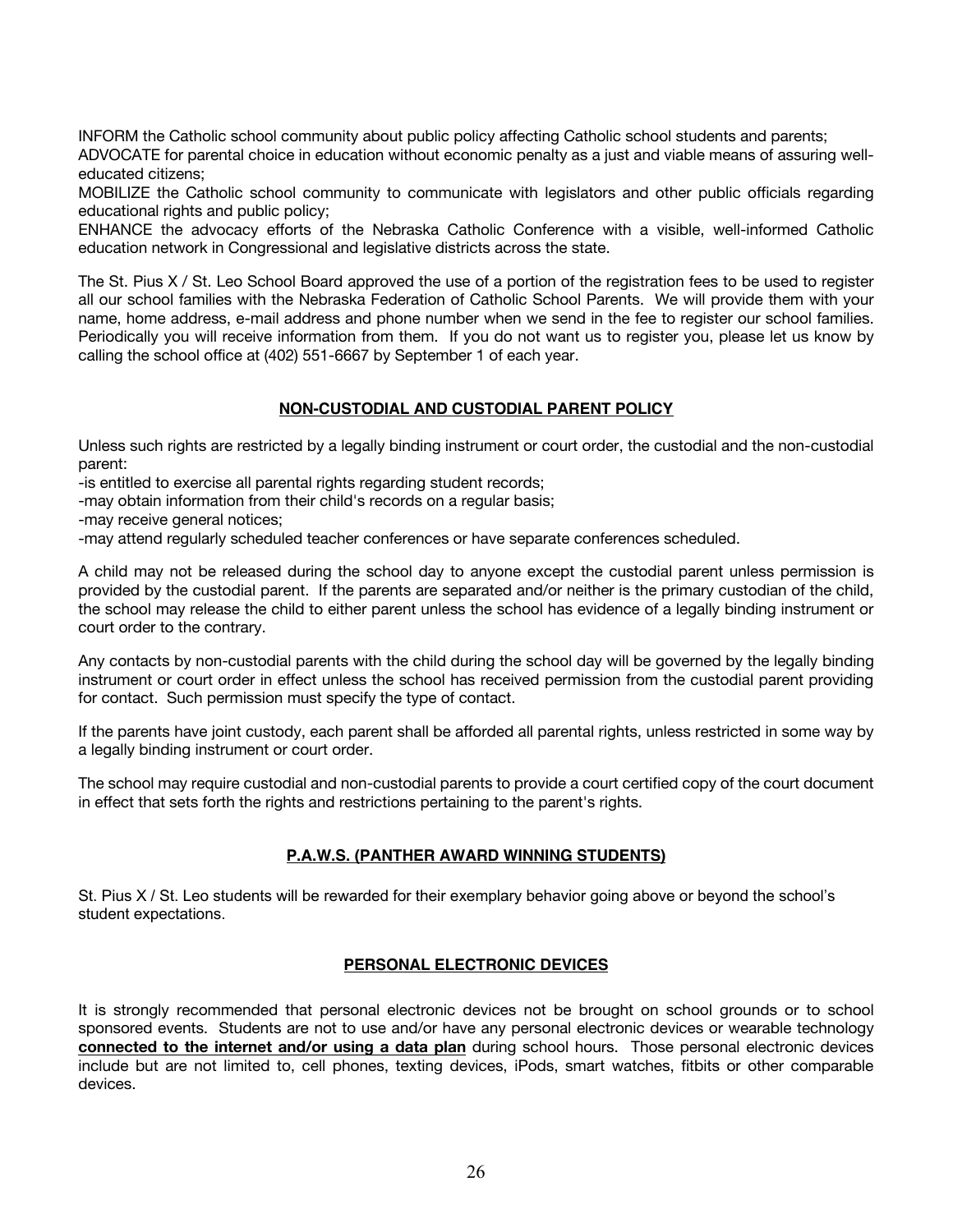If a personal electronic device is brought to school during school hours, the following conditions must be followed:

1. Personal electronic devices must be stored in the student's backpack.

2. Personal electronic devices must be kept in the OFF position.

3. The personal electronic device may not be used for picture taking or recording.

4. Personal electronic devices may not be used for game playing, internet or email access, social media, texting, gambling or making purchases of any kind.

5. Use of any personal electronic device during instructional time will result in confiscation and possible disciplinary action. If any personal electronic device is taken away from a student, it will need to be picked up from the school office. On the  $1<sup>st</sup>$  offense, the student may pick it up in the office at the end of the day. On the  $2<sup>nd</sup>$ offense, it must be picked up in the office by a parent. In the event a personal electronic device is found at school or at a school sponsored event, the school reserves the right to review all photos, text messages, voicemails, etc. on the personal electronic device.

6. If there is a specific reason a student needs to use a personal electronic device during school hours, a parent or guardian should seek permission from the administration.

7. Those who violate any of the rules regarding personal electronic devices may forfeit their privilege of bringing them to school.

No harassment or threatening of persons via a personal electronic device is permitted. St. Pius X / St. Leo School expects students to conduct themselves morally and with Catholic behavior when using personal electronic devices. Students involved in using personal electronic devices in a way that violates the philosophy and policies of St. Pius X / St. Leo School are subject to disciplinary action.

If a personal electronic device is brought on school grounds or to a school sponsored event, it is strictly the student's responsibility. **St. Pius X / St. Leo is not responsible for lost, stolen or damaged personal items brought on school grounds or to a school sponsored event**.

## **PICTURES**

Grades Pre-Kindergarten through 7 have individual and class pictures taken in the fall of each year. The 8th grade graduation pictures will be taken the same week, but on a different day. In each case it is the option of the parents and students as to whether or not they wish to purchase the pictures.

**In enrolling your child at St. Pius X / St. Leo School, you agree that the school or school hosted affiliates may publish the names and pictures of students on the appropriate website, social media (e.g. Facebook, Instagram, Twitter), in our newsletter, school e-mails, marketing materials, and any other school related public media, and may release same to the local media, such as the Catholic Voice. In the event that you do not wish your child's name and/or picture to be so used, you must notify the administrators in writing by September 1st.** 

## **POSITIVE BEHAVIORAL INTERVENTIONS AND SUPPORT (PBIS)**

A separate handbook will be maintained for PBIS. Sections on Student Management Policy and Student Offensive Conduct, previously included in this family handbook, will be included in the PBIS handbook.

## SUSPENSION AND EXPULSION

When serious misbehavior occurs, it is always the desire of the school to assist the student and the parents in any way possible to alleviate the difficulty. However, in serious situations, it may become necessary to discipline a student by suspension and/or expulsion. Any full day in-school or out-of-school suspension will result in a student receiving a N or U in general conduct for that quarter's report card. The following list enumerates the conditions or circumstances that may lead to these disciplinary actions: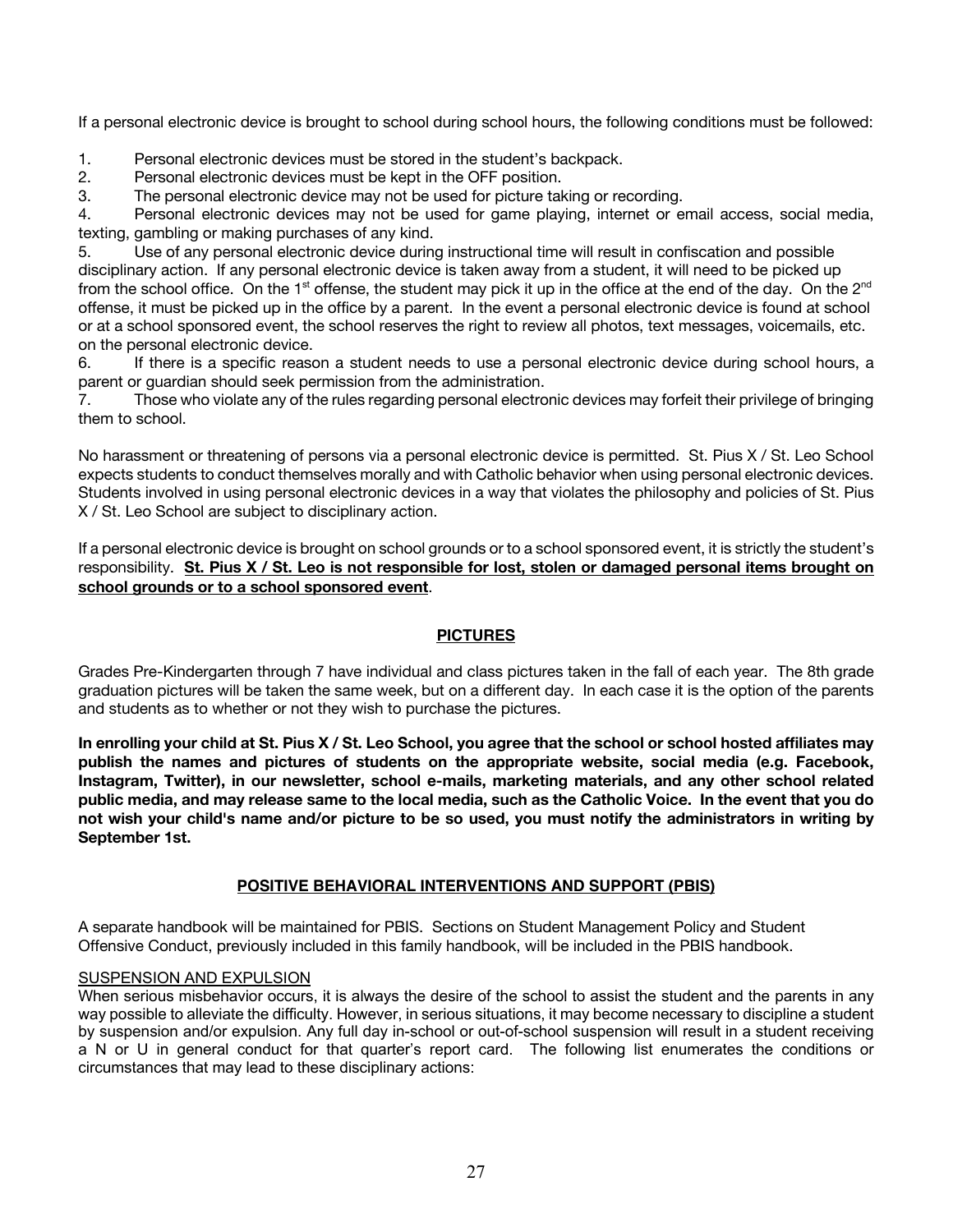## A student:

- 1. seriously disrupts a class or school situation.
- 2. uses any abusive, rude, disrespectful or inappropriate language and/or responds in an
- insubordinate manner to teachers, adults or students.
- 3. physically harms or harasses a teacher, adult or another student.
- 4. causes damage to the school or another's personal property.
- 5. possesses any dangerous weapon or substance.
- 6. is truant for all or part of a day.

7. is involved in any serious misbehavior that violates the philosophy and policies of St. Pius X / St. Leo School.

If any of the above situations arises and it becomes necessary to take further action, one or more of the following steps will be taken.

- 1. The student may be removed from the situation and taken to the office immediately.
- 2. The administration will inform the parents/guardian of the infraction and suspension.

3. If out of school suspension is necessary, the parents/guardian will be requested to take the student home.

4. If in-school suspension is warranted, the student will be removed from the classroom and given work to be completed in school. A conference will follow with parents/guardians, teachers,

administration and student.

5. In either case, the student may be placed on a behavior management plan.

6. If and when the student and parents/guardian decide that the student is properly disposed to return to school, the administration is contacted for an appointment.

7. A conference with parents/guardian, teachers, student, and administration will determine the future course of action.

- 8. If expulsion is necessary, this decision will be made by the administration and communicated to the parents.
- 9. The only appeal of an expulsion decision is to the Pastors. The Pastors' decision will be final.

## **PROCEDURES FOR PLACEMENT ON HONOR ROLL FOR GRADES 7 & 8 STUDENTS**

All subjects will be given numerical grades. These numerical grades will be averaged at the end of each quarter. The numerical grades from the major subject areas - religion, science, math, reading, geography/history, Spanish (in 8th only), and language arts - will be given full "weight", while the minor subjects of vocabulary (in 7th grade), physical education (a numerical grade will be given to P.E. only if it is a U for 7th and 8th) and Spanish (in 7th grade only) will be given half "weight" and music and art given one-fourth "weight" in figuring the average. If the average of all of these subjects is 94.5% or above and there are no N's or U's in general conduct, the student will be placed on the First Honor Roll for the quarter. If the average of all of these subjects is 89.5% to 94.4% and there are no N's or U's in general conduct, the student will be placed on the Second Honor Roll for the quarter. Students who achieve either level of Honor Roll will receive a certificate with their report card for that quarter.

## **PROMOTION / RETENTION POLICY**

The decision of retention or promotion will be made by the administration with the recommendations of the teacher(s) in accordance with procedures to be adopted by the administration.

## PROCEDURE FOR RETENTION

Grades K - 4

If the student evidences the ability to do the academic work, but experiences serious difficulty in a consistent pattern a meeting will be held with the parent(s) to determine the assistance the child needs.

Grades 5 - 8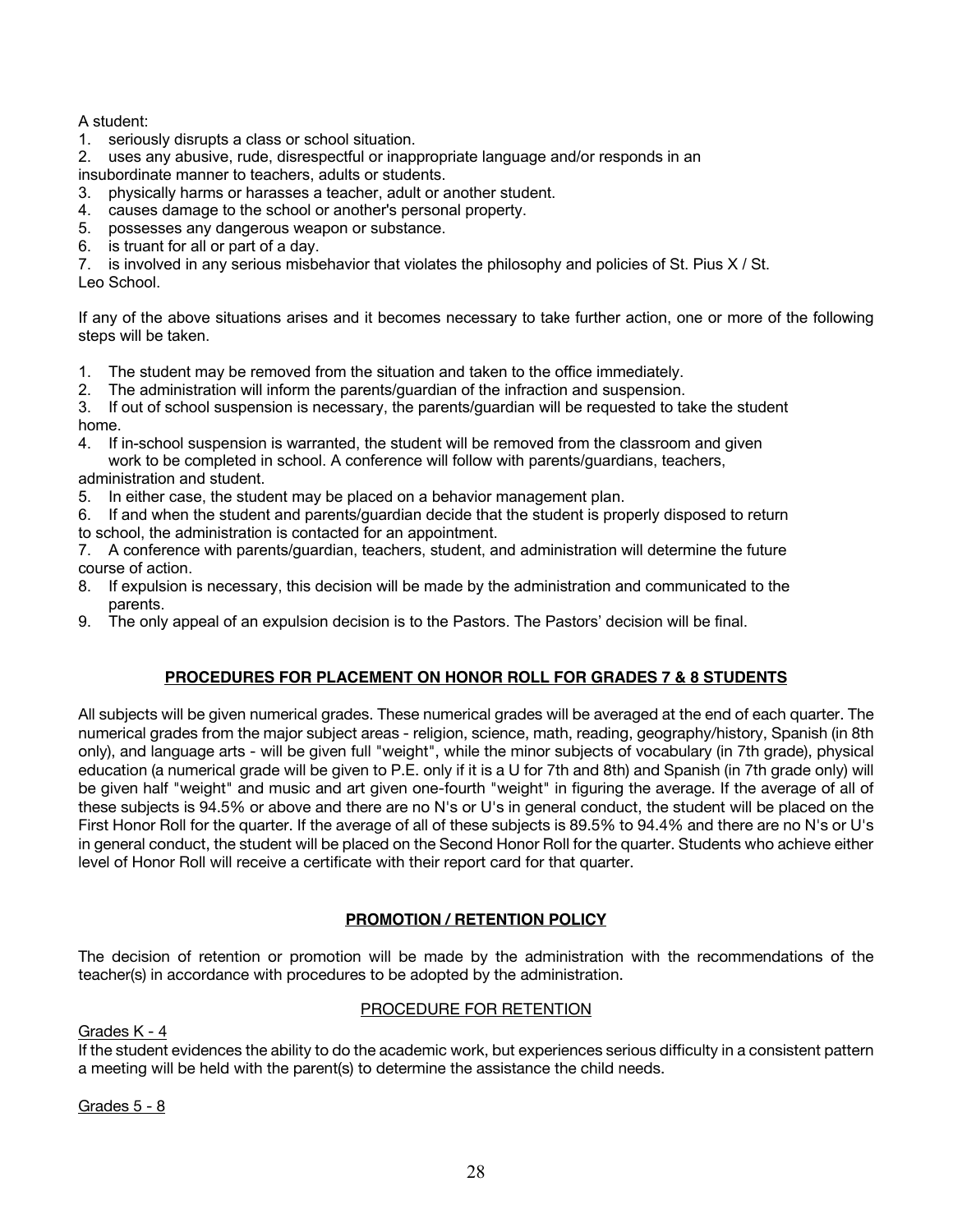If a student evidences the ability to do the academic work, but fails, by averaging the percentage of four quarters of work in at least three major academic areas or two major and two minor academic areas he/she may be retained. Any average 69% or below is considered failing.

Major Subject Areas Minor Subject Areas Religion Reading Spelling Science Social Studies **Art** Math Language Arts Music Spanish (8) Spanish (8) Physical Education

Spanish (6 & 7)

If a student is doing failing or near failing work, much communication will be held between the parent, student, and teachers. If failure continues, there will be a notice of possible retention.

## **REGISTRATION FEES POLICY**

Registration Fees of \$100 per child will be collected at during registration in late April or early May of each year. These fees are non-refundable. The remainder of the tuition price can be added to the SMART payment plan.

## Procedures on Refunding of Tuition

Up until the first day of school, the total of the tuition paid will be refunded in full if the parent changes their mind and the child is not coming to our school.

After the first day of school, the tuition will be figured on a 9 month basis. If the student leaves anytime during a month, the parents will have to pay for that month and any previous months their child has attended. If the child leaves during the following months, this is what will be charged.

August/September = 1 month February = 6 months<br>October = 2 months February = 6 months  $October = 2 months$ November  $= 3$  months  $\overline{A}$  and  $\overline{A}$  and  $\overline{A}$  and  $\overline{A}$  and  $\overline{A}$  and  $\overline{A}$  and  $\overline{A}$  and  $\overline{A}$  and  $\overline{A}$  and  $\overline{A}$  and  $\overline{A}$  and  $\overline{A}$  and  $\overline{A}$  and  $\overline{A}$  and  $\overline{A}$  and  $\overline$  $December = 4 months$  May = 9 months January  $= 5$  months

## **RELIGION**

St. Pius X / St. Leo School has a heritage of strong religious formation for our students. We believe that the Catholic philosophy and faith-life must permeate our entire school day. Much emphasis is put on the development and growth of the faith-life of our faculty and staff so that this love and knowledge of God can be shared with those being taught. Students have formal religion classes each day.

The students will be attending liturgy three times per month if at all possible. These liturgies are especially planned for a given grade level with much student participation. These liturgies are listed on the monthly calendar. Parents are invited to attend at any time. During the current school year liturgies will be held at 8:30 a.m.

Throughout the year there are also Prayer Services and all-school Masses.

Students in second grade receive the Sacraments of Reconciliation and Eucharist for the first time, with students being confirmed in eighth grade. **We strongly encourage family celebration of the Sacrament of Reconciliation, but do have opportunities for each child to participate in this sacrament once each year with their class.**

The Seasons of the Church Year are emphasized along with devotions to Mary and the saints. Our students have many opportunities to grow in the image and likeness of Christ.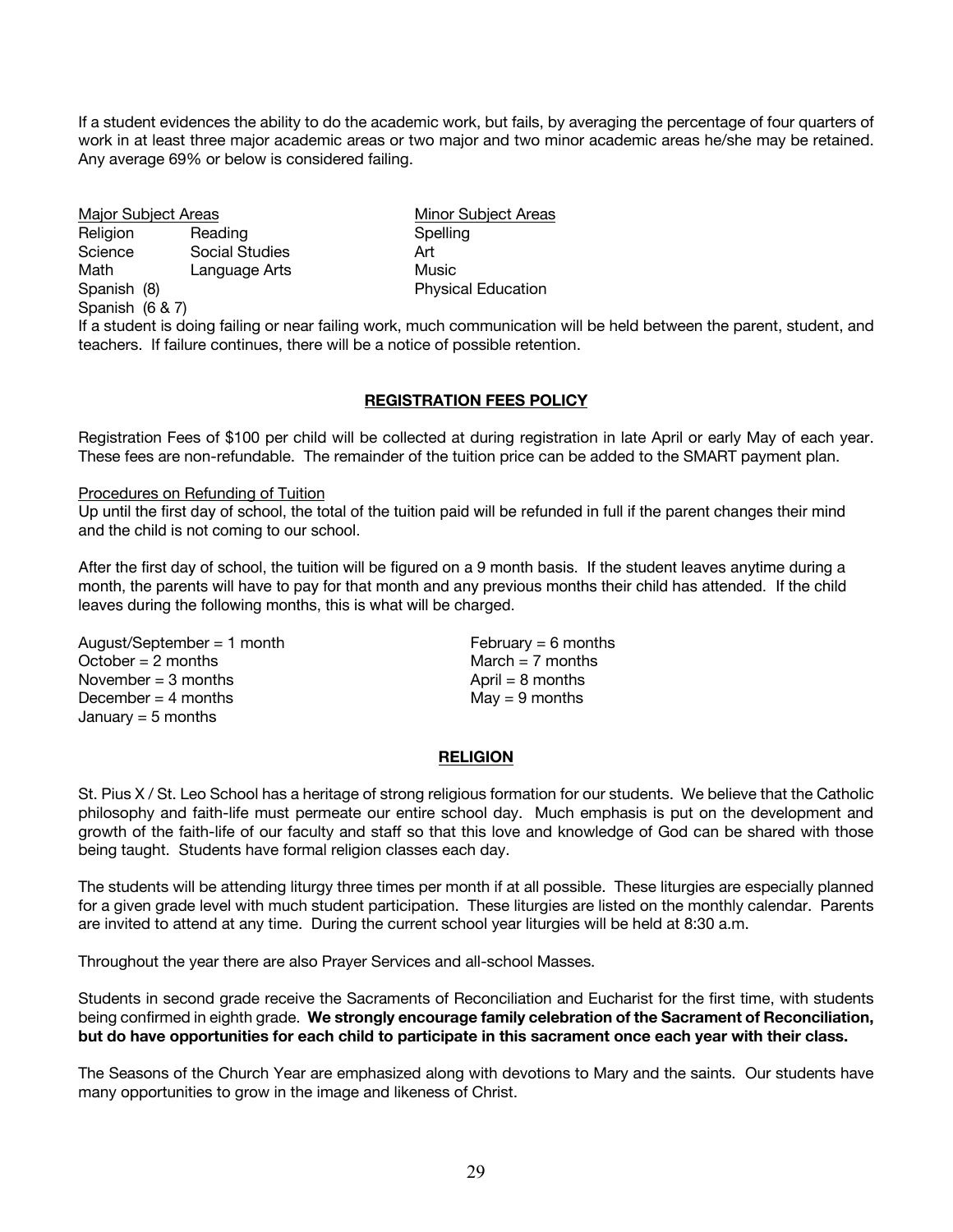## **REQUIREMENTS AND PRIORITIES FOR STUDENT ACCEPTANCE FOR SPSL SCHOOL**

It is important that all present parents and parents of future students in St. Pius X / St. Leo School have a clear understanding of the requirements for continuance or first time acceptance into our school. In order to be admitted or to continue as a student in our school, the student and his/her parent(s) need to support the school's philosophy and agree to abide by the educational policies and regulations of the school and the Archdiocese.

1) Preference will be given to the admission of children of parents actively engaged in one of our two parishes. Actively engaged means:

- a. One or both parents are Catholic and the child is being raised as a Catholic.
- b. Registered member of one of our parishes
- c. Active Church participation
- d. Supporting Church according to parish plan

2) Preference will be given to all students currently enrolled in our school.

3) If parents are active members of a neighboring parish, but due to filled classrooms in their parish school, need to have one or more of their children in our school, they would be able to remain in their present parish and pay the book and materials fee, plus, tuition based on the cost per pupil for the year they are attending.

4) If a classroom has more than two openings, we will accept students of other faiths on a first come, first serve basis if the parents are willing to pay the book and materials fee, plus, tuition based on the cost per pupil for the year they are attending. These students will attend religion classes and participate in religious practices as appropriate with Catholic Church teachings. Students will be accepted into our school according to the following priorities:

a. Brothers or sisters of present students.

b. First child starting in our school. Length of time registered in either parish - - emphasis placed on greatest amount of time and working down to least amount of time.

c. Child/ren from other parishes where they have previously been enrolled in a Catholic school or just planning to begin kindergarten in a Catholic school.

d. Students of other faiths. (Once students of other faiths are accepted, they will be able to continue as long as all policies are being followed. Brothers or sisters of these students are not guaranteed a place unless there are at least two openings per classroom for future parishioners.)

All acceptance or continuation in our school is contingent upon our school's ability to meet the child's academic and emotional needs. This will be determined by the administration.

## **RESPECTING ALL GOD'S PEOPLE SAFE ENVIRONMENT TRAINING**

Both salaried and volunteers who have one-on-one contact and are alone with children in the Catholic schools in the Archdiocese of Omaha must receive the Archdiocesan Safe Environment Training and be approved by the Archdiocese of Omaha prior to having contact with the children in the schools.

A complete Child Protection Policy manual is available in the local school office.

Please know that the list of Nebraska Registered Sex Offenders can be found online at www.nsp.state.ne.us/sor/find.cfm

## **SCHOOL BOARD MEETING/VISITORS**

According to our School Board policy, our meetings are always open to the public for observation unless we are in Executive Session. It is the hope of school board that all meetings for the 2021-2022 school year will be in person. We want parents to feel welcome as observers of the meeting's procedures, but, because you would not be on the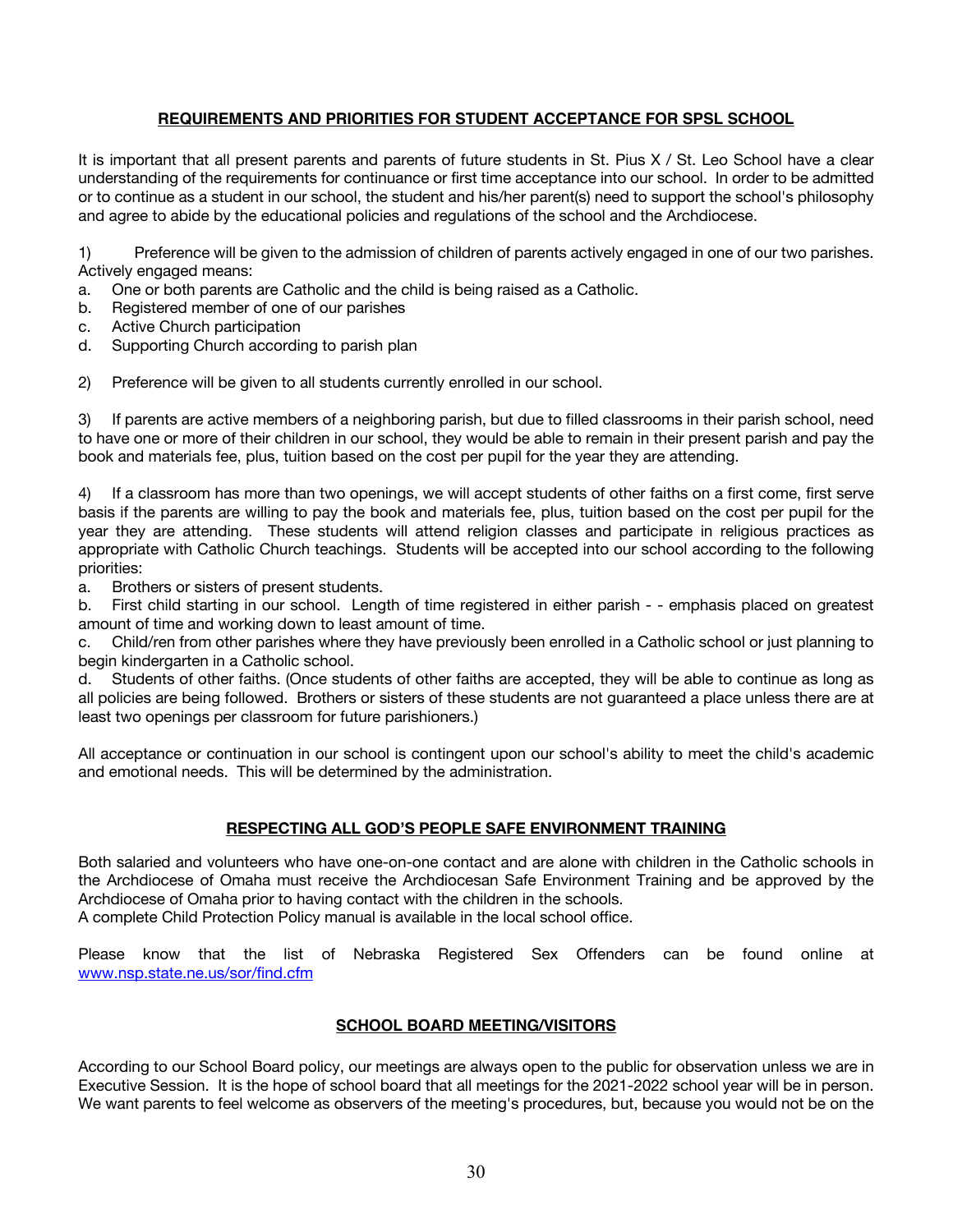agenda, you would not be recognized for comments and/or questions during the official meeting. If you do have concerns, the following are the procedures that we suggest you use to deal with them. They are as follows:

#### Discussion of Concerns-Resolution of Concerns:

If the matter of concern pertains to the classroom, the parent is strongly encouraged to first contact the teacher for clarification. If the teacher is not able to satisfy the concern, the parent would then contact the administration.

Concerns are most effectively addressed and resolved when parties to the concern speak from first-hand knowledge of events, remain open to and respectful of others' viewpoints, and focus their discussion on establishing the factual basis of the concern. Teachers are encouraged to be sensitive to and responsive to the concern parents have for their children. Parents are encouraged to be trusting of the teacher's professional competence and supportive of the teacher's role as an authority essential to effective instruction of groups of students.

The administration is responsible for the day-to-day operations of the school, and in accord with that responsibility, has authority to make final decisions relative to resolution of concerns. If the matter of concern is a non-classroom item, the parent is strongly encouraged to come to the administration directly since this is the responsibility of the administrators. Other options would be to take the non-classroom concern to one of the members of the Education Committee or the Board President. The Education Committee is made up of Board members and Ad Hoc members from both parishes. The Education Committee discusses non-classroom educational issues such as uniforms, special activities, parent education, etc. They also recommend policies to the full School Board. The Board President would bring the concern to the Executive Committee of the Board.

## **SCHOOL STRUCTURE AND CURRICULUM**

Our school has a Pre-Kindergarten program for children that are 3 and 4 years old by July 31<sup>st</sup> and are potty trained. The rest of our school is composed of three/four rooms/classes of each grade in grades K-8. Over 85% or more of our students attend local Catholic High Schools.

The structure for fifth grade consists of homeroom classes for part of the day in which language arts and social studies classes are taught. Departmentalized classes are held for religion, science, and math.

Students in grades 6, 7 and 8 have departmentalized classes for all subjects.

## **SELLING AND ENDORSING ITEMS**

It has always been the policy of our school that selling of items to students and staff is not encouraged. It has been difficult for the faculty and staff members to buy from some and not others and puts undue pressure on them.

We send home different book or math order forms so that you can have the opportunity to buy books or materials for your children. We would like you to know that by our sending the orders home we are not endorsing any or all of the books or math materials on these orders.

## **SPECIAL ACADEMIC NEEDS**

Students who have special academic needs, but do not qualify for a special program with their local education agency, are provided with some extra resources in our school.

Resource Room - Students who qualify for this extra help receive this help three to four times per week within a small group session (based upon plan/need). The help is usually within the reading, language arts, and math academic areas. New students may be screened through our resource staff. This screening will be done without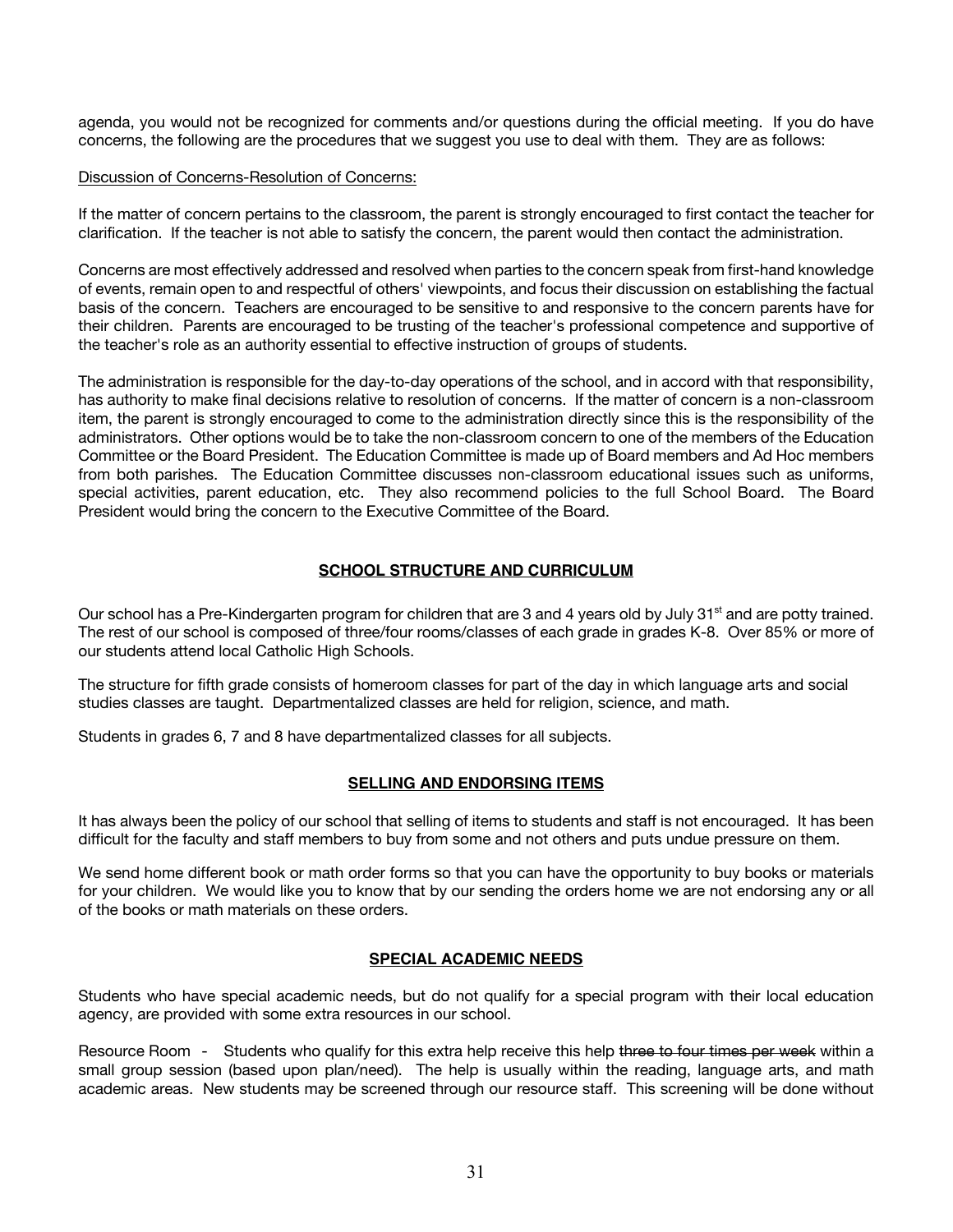notification to parents. If ongoing service is recommended parents will be contacted. Students may qualify for resource supports from testing, screening, and/or teacher recommendation.

OPS Title 1 - A teacher provides tutoring help in math or reading to students in grades K-8 who qualify for Title 1 according to public school attendance zone and achievement test scores. Math or reading tutoring is determined by the student's level of needs.

Local Education Agency (LEA)

- Westside offers services to SPSL students who qualify based off of testing by a Westside School Psychologist. Westside provides academic, behavior, and speech supports determined by a student's Multidisciplinary Team. The supports would be included within the child's Individualized Education Plan (IEP) or Equitable Service Plan (ESP).

## Madonna School and Community- Based Services

- Madonna School and Community-Based Services offers inclusive special education for students in prekindergarten through third grade for the 2021-2022 school year at St. Pius X / St. Leo School, and will be adding the subsequent grade level each year. Students attending St. Pius X / St. Leo School will work with on-site special education experts and will receive individualized special education instruction alongside their neuro-typical peers. This side-by-side instruction prepares those with disabilities for a lifetime of successful community inclusion and fosters acceptance and sensitivity in their classmates.

## **SPECIAL INSTRUCTIONAL NEEDS**

The St. Pius X / St. Leo School Board supports the concept of Catholic or universal education for all school age youth of our two parishes. If needs of an individual student arise, a Student Assistive Team will be held. The Student Assistive Team is a general education intervention team at St. Pius X / St. Leo School. The team provides assistance to regular education teachers, along with any other individuals who work with the student, by offering suggestions and strategies for working with students who may have specific needs. The SAT is an intervention that occurs to best assist the student to be successful. The purpose of the team are 1) to provide a forum for teachers to develop intervention strategies for the student being discussed, 2) to provide personnel resource for determining appropriate interventions for students in the school, 3) to work together as a team with the parent to best serve the student at St. Pius X / St. Leo School, and 4) to help faculty serve as a "community of learners" themselves.

There are times that resources are unavailable to meet a student's educational needs at St. Pius X / St. Leo School.

## **STUDENT ACTIVITIES**

Through the eighth grade, students have the opportunity to participate in the parish sponsored athletic program offering soccer, basketball, track, girls volleyball, and boys baseball.

Band instruction is available for students in grades five through eight with honor band participation being a possibility after successful tryouts. The band program is a parent paid program with large group band instruction before school and small group instruction during the day.

Seventh and eighth grade students have the opportunity to participate in  $7<sup>th</sup>$  and  $8<sup>th</sup>$  grade Girls Chorus and  $7<sup>th</sup>$  and  $8<sup>th</sup>$  grade Show Choir. Participation is a possibility after a successful tryout. Girls Chorus tryouts are open to all  $7<sup>th</sup>$ and  $8<sup>th</sup>$  grade girls. Show Choir is open to all  $7<sup>th</sup>$  and  $8<sup>th</sup>$  grade girls and boys.

There are numerous academic based clubs and competitions available to students, as well as Student Council for students in Grades 5 to 8.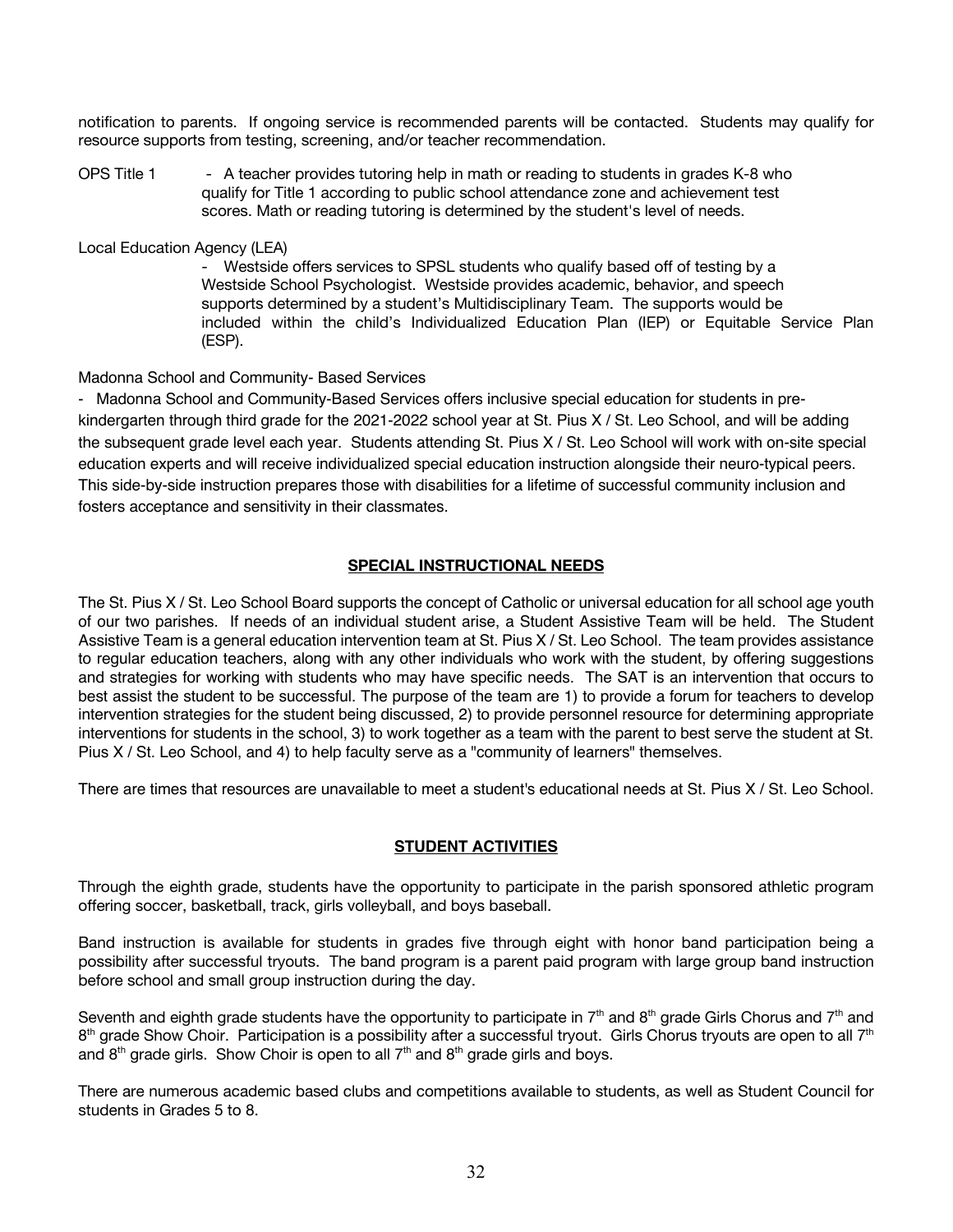#### **STUDENT RECORDS POLICY**

St. Pius X / St. Leo School voluntarily complies with the provisions of the Buckley Amendment regarding student records.

Each student has an official file in the school office which contains the following: 1) academic transcript, 2) attendance record, 3) records of educational or related testing, 4) discipline related records, 5) emergency information, and, 6) required health information. Only factual, not observational comments will be written in the student files.

#### **TECHNOLOGY USE POLICY**

Effective July 2020, the Catholic Schools Office revised the Technology Use Policy for students and staff. A separate policy statement and consent will be shared separately with school families to complete.

## **TELEPHONE USE**

In an emergency, students may use the telephone in the office. The student must obtain a permission form and signature from his/her teacher. The student will bring the signed permission form to the office. After the student has completed his/her call, a member of the office staff will sign the slip, note the time and return it to the student. The student must return the slip to the teacher when returning to class.

## **TESTING**

Students take the STAR assessment in the Fall and Spring as directed by the Archdiocesan Office of Education. This is a tool we find very valuable in gearing our instruction to properly deal with the children's individual needs.

## **TIME SCHEDULES**

1. The school day begins each day at 8:15 a.m. for grades K-7 students and will dismiss at 3:25 p.m. Eighth grade students will begin at 8:15 a.m. and be dismissed at 3:30 p.m. Pre-Kindergarten academic sessions run from 8:15-11:15 a.m. and from 12:25-3:25 p.m.

2. Students will be allowed in the school building at 8:00 a.m.

3. Lunch periods are as follows:

| 11:00 | - Grades 2, $3 & 4$ | 11:30 - Grades K & 1 |
|-------|---------------------|----------------------|
| 12:00 | - Grades 5 & 6      | 12:30 - Grades 7 & 8 |

4. If your child is going home for lunch, we must have a note from the parent(s) beforehand. The child must check out at the office upon leaving and check in at the office upon returning from lunch.

5. A child must go home directly after school unless kept by the teacher. The fact that he/she rides in a car pool will not excuse him/her from detention. You will be notified of a detention. It is then your responsibility to provide transportation.

6. No one is allowed to play in or be inside the gaga pit outside of the times when school is in session.

7. In the event of bad weather, please listen to Radio Station KFAB (1110 AM) for closing of school or early dismissal. In case of emergency dismissal, students will be sent home as per directions given on the emergency closing sheet unless we are notified otherwise. In the event of bad weather and **NO** early closing, children can be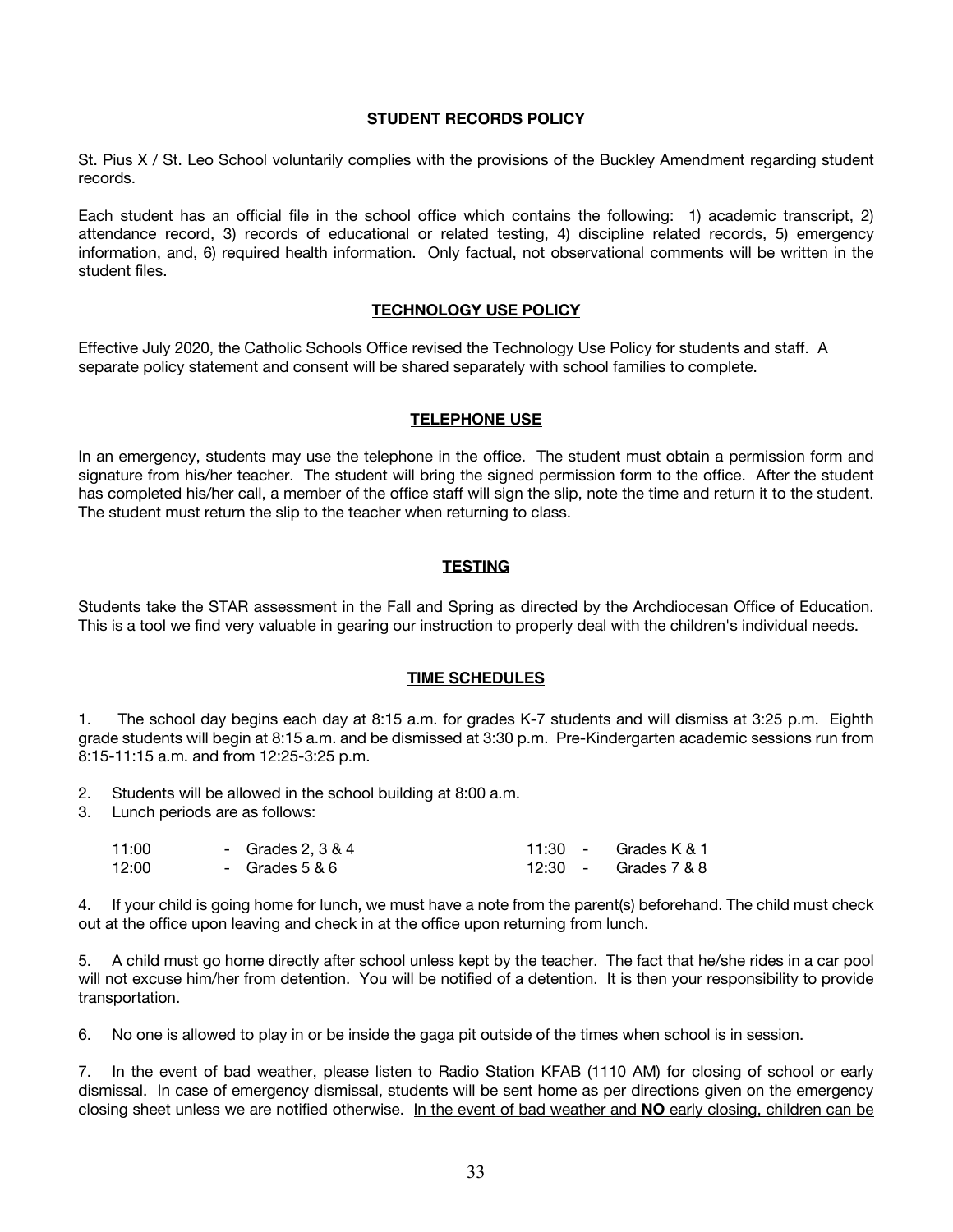released early only if parents come to school to pick them up or have given written or phone permission for someone else to pick up their children. This also includes car pool rides. If St. Pius X / St. Leo School has to close all day because of bad weather, KFAB (1110 AM) radio will broadcast this between 5:30 and 9:00 a.m.

## **TRANSPORTATION**

You may **drop-off** students in the morning in the following parking lots only:

Church front parking lot. You may not make a left turn from this parking lot when you exit. There will be no way to turn south on 69th Street. When leaving the church front parking lot, the only way you can leave and turn is to turn right onto Blondo Street.

\* Lot east of 69th Street

\* South church parking lot

Please do not use the lot west of the north school building for dropping off students unless you have a Pre-K student. If you do, you may park in the west lot or the north side of our new building.

Students are encouraged to use the following doors to enter the building, but we realize some may be walking siblings and entering at different doors:

North doors (church front lot) – Grades 6 through 8

East cafeteria doors – Grades K through 3

South doors (behind the church) – Grades 4 and 5

Pre-K doors (lower west lot) – Pre-K

You may use the following lots for **parking** if you need to come in the building in the AM:

\* Outside area of the lot east of 69th Street

\* Outside area of the south church parking lot

Please do not park in the church front (north) parking lot until school has begun at 8:15 A.M. Then you may use this lot in order to park for our school Masses.

**For picking up your children after school you may park in any of the lots except the church front parking lot or the west parking lot.** At dismissal time we need to keep the church front lot free of cars as all of the students come out of school directly into this lot. Safety is a major concern, so therefore, the lot must be free of cars. The west lot and the small north lot for pre-kindergarten is only for picking up Pre-K students. If you wish to meet your children, you may park in one of the other lots, and walk to meet your children.

Students will be dismissed at the end of each school day from the following doors: North doors (church lot) – Grades 3 and 6 East cafeteria doors – Grades K, 1, and 2 South parking lot doors – Grades 4 and 5 Church breezeway doors (south lot) – Grades 7 and 8 Pre-K doors (lower west lot) – Pre-K

## **TUITION**

Tuition is charged for students attending St. Pius X / St. Leo School. Tuition can be paid at registration time in May, by August 1, or through the SMART payment program. Some tuition assistance may be available. Please contact the school office for more information.